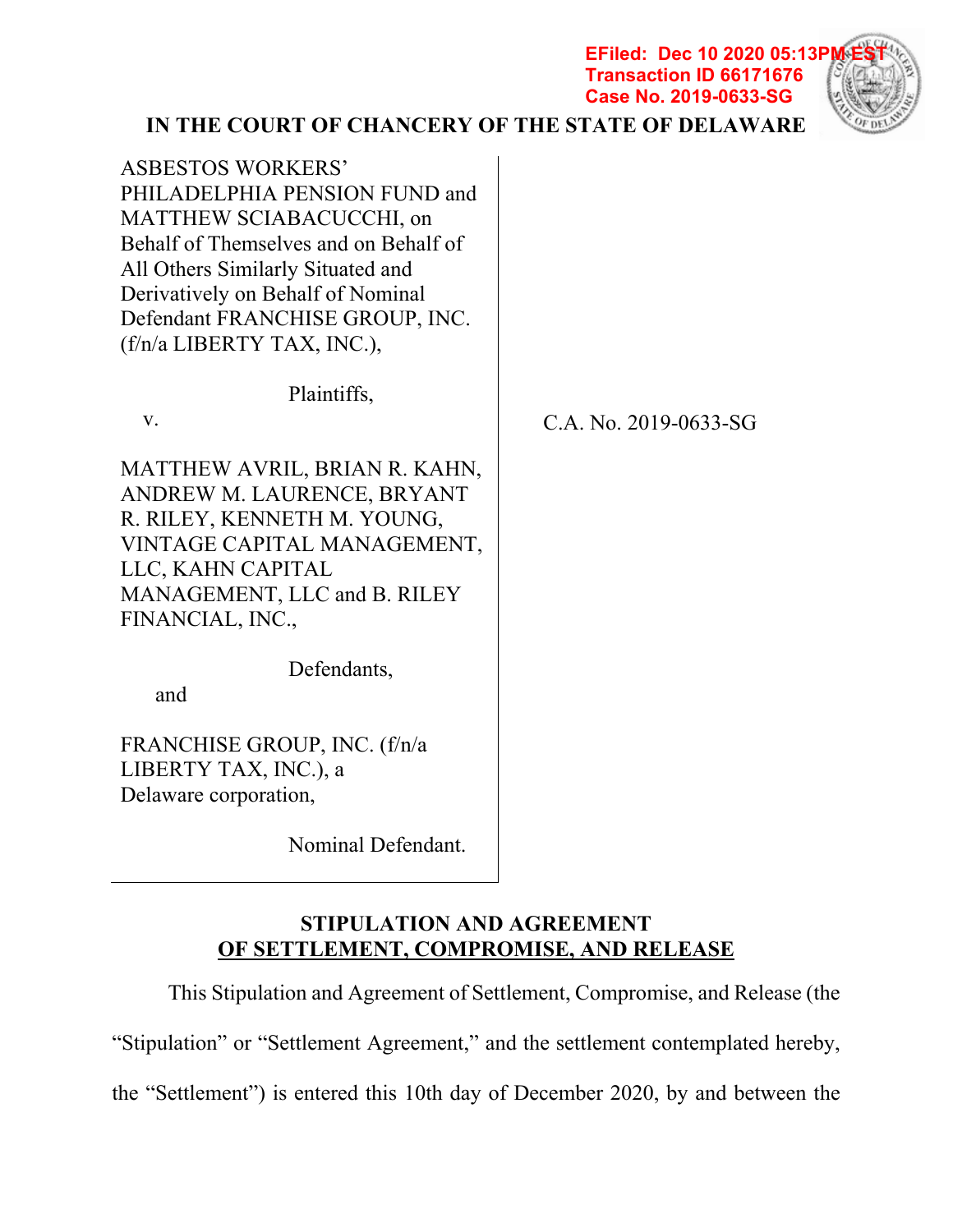following parties, settling and resolving the above-captioned stockholder class action and derivative action (the "Action"): (a) Asbestos Workers' Philadelphia Pension Fund ("Plaintiff Asbestos Workers") and Matthew Sciabacucchi ("Plaintiff Sciabacucchi," and together with Plaintiff Asbestos Workers, "Plaintiffs"), individually and on behalf of the Class (as defined below) and derivatively on behalf of Franchise Group, Inc. f/n/a Liberty Tax, Inc. (the "Company"); (b) the Company; (c) Matthew Avril, Brian R. Kahn, Andrew M. Laurence, Bryant R. Riley, and Kenneth M. Young (the "Director Defendants"); and (d) Vintage Capital Management, LLC ("Vintage"), B. Riley Financial, Inc. ("B. Riley"), and Kahn Capital Management, LLC (collectively with the Director Defendants, the "Defendants," and with Plaintiffs and the Company, each a "Party" and collectively, the "Parties"). This Stipulation states all of the terms of the settlement and resolution of this matter, and the Parties intend this Stipulation to fully compromise, resolve, discharge, and settle the Released Claims (as defined below), resulting in the complete dismissal of the Action with prejudice, subject to the approval of the Court of Chancery of the State of Delaware (the "Court").

#### **RECITALS**

### **WHEREAS:**

A. On July 10, 2019, the Company's board of directors (the "Board"), upon the recommendation of a special committee of its directors comprising Patrick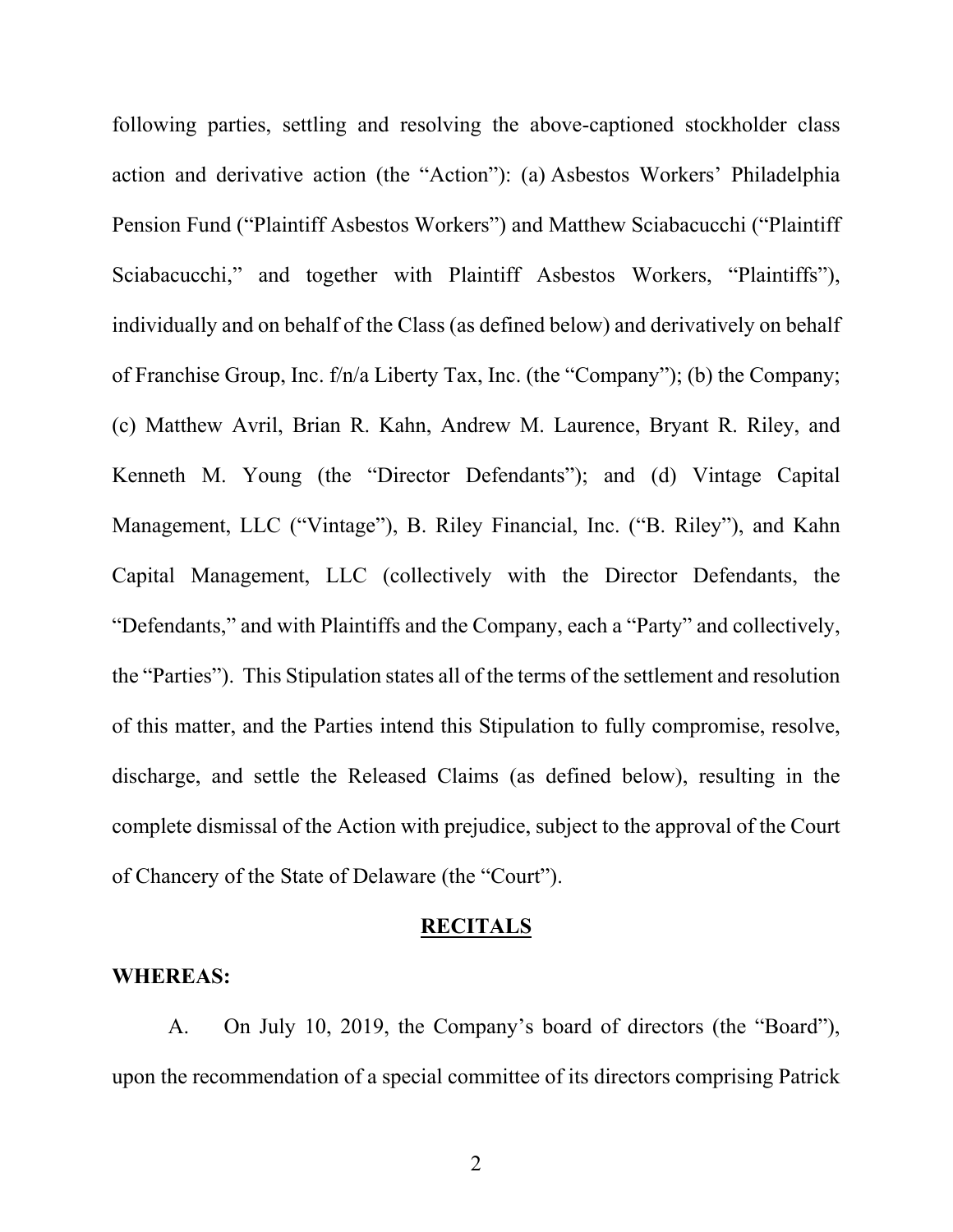A. Cozza, Thomas Herskovits, Lawrence Miller, and G. William Minner Jr. (the "Special Committee" or "Special Committee Members"), approved the following transactions (collectively, the "Buddy's Transactions"): (a) the Company would acquire Buddy's Newco, LLC ("Buddy's") at a \$122 million valuation (the "Buddy's Merger"); (b) the Company would make a tender offer to acquire for \$12 per share any and all shares of the Company's common stock ("Company Common Stock") not owned by Vintage or B. Riley or their affiliates (the "Tender Offer"); (c) an affiliate of Vintage would buy from the Company 2,083,333.33 shares of Company Common Stock for \$12 per share (resulting in a \$25 million equity financing) and, to the extent needed to fund the Tender Offer, buy additional shares of Company Common Stock for \$12 per share (resulting in a further equity financing capped at \$40 million); and (d) the Company would enter into a tax receivable agreement with the former equity holders of Buddy's (the "TRA").

B. On August 1, 2019, the Company launched the Tender Offer and filed a solicitation statement on Schedule TO with the U.S. Securities and Exchange Commission (the "SEC" and "Original Disclosures").

C. On August 8, 2019, the Company announced that it would (a) acquire Vitamin Shoppe, Inc. ("Vitamin Shoppe") for approximately \$208 million (the "Vitamin Shoppe Acquisition"); and (b) fund the Vitamin Shoppe Acquisition, in part, by selling shares of Company Common Stock to an affiliate of Vintage for \$12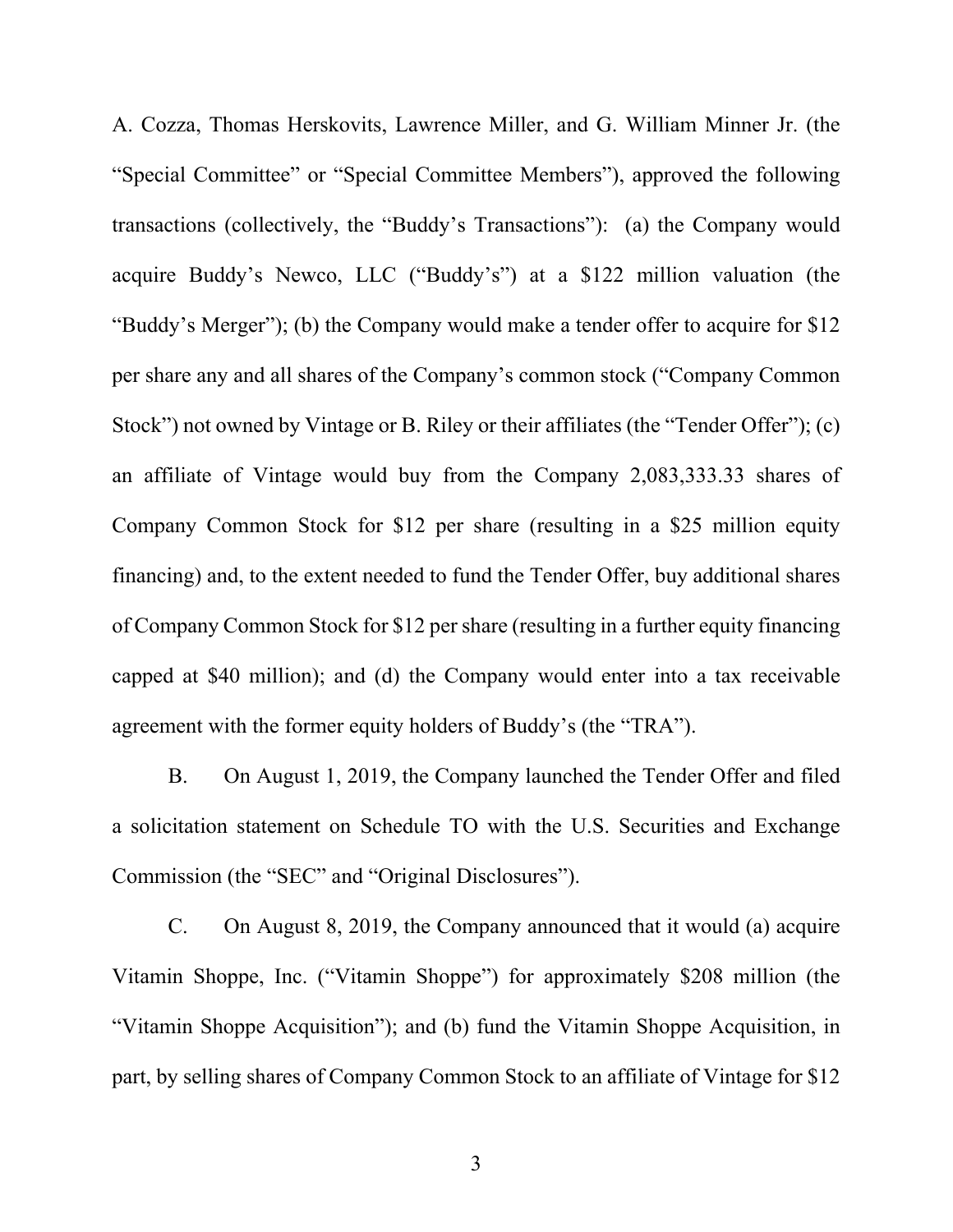per share (resulting in an equity financing capped at \$70 million) (the "Vitamin Shoppe Share Issuance").

D. On August 12, 2019, Plaintiff Asbestos Workers filed a Verified Stockholder Class Action and Derivative Complaint (the "Initial Complaint"), Motion for Expedited Proceedings (the "Expedition Motion"), and Motion for Preliminary Injunction contending that the Director Defendants and the Special Committee Members breached their fiduciary duties in connection with the Buddy's Transactions and Vitamin Shoppe Share Issuance and failed to disclose certain material information in the Original Disclosures.

E. On August 27, 2019, the Company announced it would acquire from Sears Hometown and Outlet Stores, Inc. the businesses of its Sears Outlet segment and Buddy's Home Furnishing Stores for approximately \$133 million (the "SHOS Acquisition").

F. On August 28, 2019, the Company announced it would fund the SHOS Acquisition, in part, by selling shares of Company Common Stock to an affiliate of Vintage for \$12 per share (resulting in an equity financing capped at \$40 million) (the "SHOS Share Issuance" and together with the Buddy's Transactions and Vitamin Shoppe Share Issuance, the "Transactions").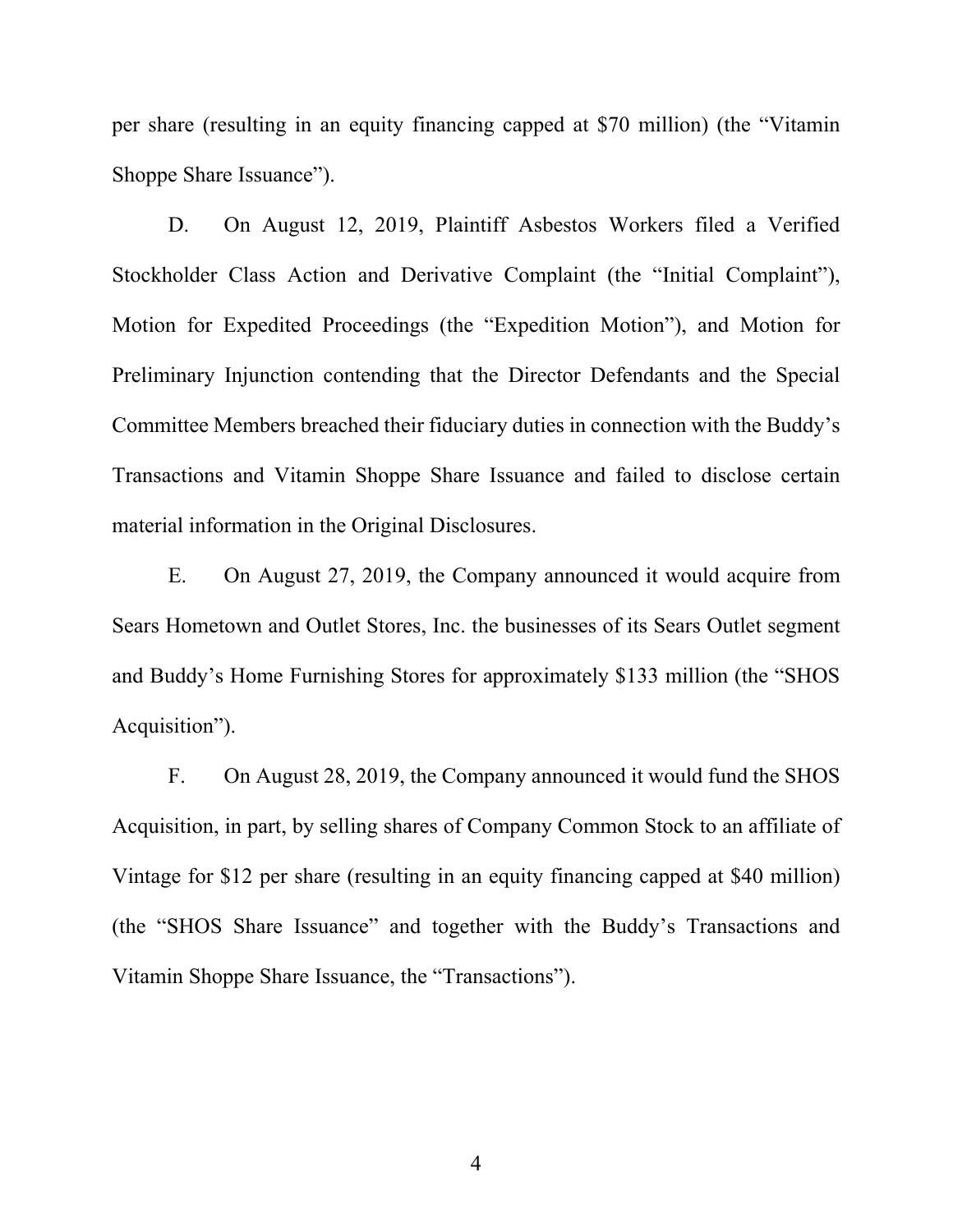G. On August 30, 2019, following full briefing—and immediately before oral argument—on the Expedition Motion, Defendants agreed to provide Plaintiff Asbestos Workers with certain expedited document discovery.

H. On October 16, 2019, the Company filed an amended and restated solicitation statement (the "Amended Disclosures") mooting certain disclosure claims asserted by the Initial Complaint.

I. On October 23, 2019, the Company completed the SHOS Acquisition.

J. On October 23 and 25, 2019, respectively, Plaintiff Asbestos Workers filed a Verified Amended Stockholder Class Action and Derivative Complaint (the "Amended Complaint") and a motion to preliminarily enjoin the Tender Offer (the "Injunction Motion") contending that the Director Defendants and the Special Committee Members breached their fiduciary duties in connection with the Transactions and failed to disclose certain material information in the Amended Disclosures.

K. On November 5, 2019, Defendants made supplemental disclosures and Plaintiff Asbestos Workers determined not to continue to seek an injunction with respect to the disclosure claims asserted by the Amended Complaint (together with the Amended Disclosures, the "Supplemental Disclosures"). Plaintiff Asbestos Workers subsequently withdrew its Injunction Motion.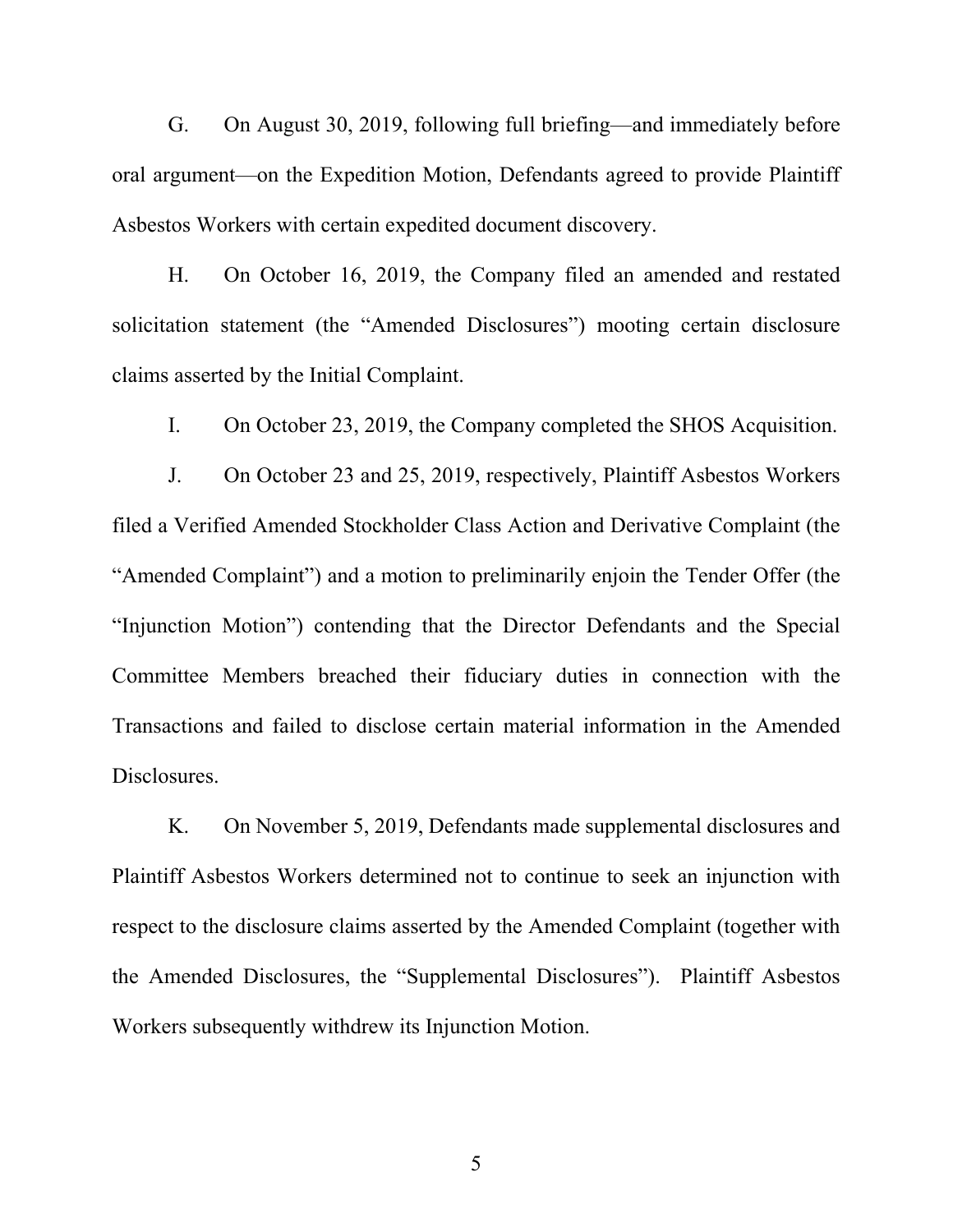L. On November 13, 2019 at 5:00 p.m. Eastern Time, the Tender Offer expired. 3,970,938 shares of Company Common Stock were tendered pursuant to the Tender Offer.

M. On December 16, 2019, the Company completed the Vitamin Shoppe Acquisition.

N. On March 10, 2020, the Court granted Plaintiff Sciabacucchi's motion to intervene in the Action.

O. On July 15, 2020, Plaintiffs filed a Verified Second Amended Stockholder Class Action and Derivative Complaint ("Second Amended Complaint") challenging the Transactions.

P. On August 18, 2020, following briefing, the Court heard oral argument on Plaintiff Asbestos Workers' petition for an interim fee award (the "Interim Fee Petition") of \$975,000 for attorneys' fees and expenses in connection with counsel's work in obtaining the Supplemental Disclosures.

Q. After extensive negotiations, on September 17, 2020, Plaintiffs and Defendants (collectively, the "Parties") reached an agreement in principle to settle the Action and the Parties informed the Court that it would no longer need to resolve the Interim Fee Petition.

R. The Parties recognize the time and expense that would be incurred by further litigation and the uncertainties inherent in such litigation and wish to settle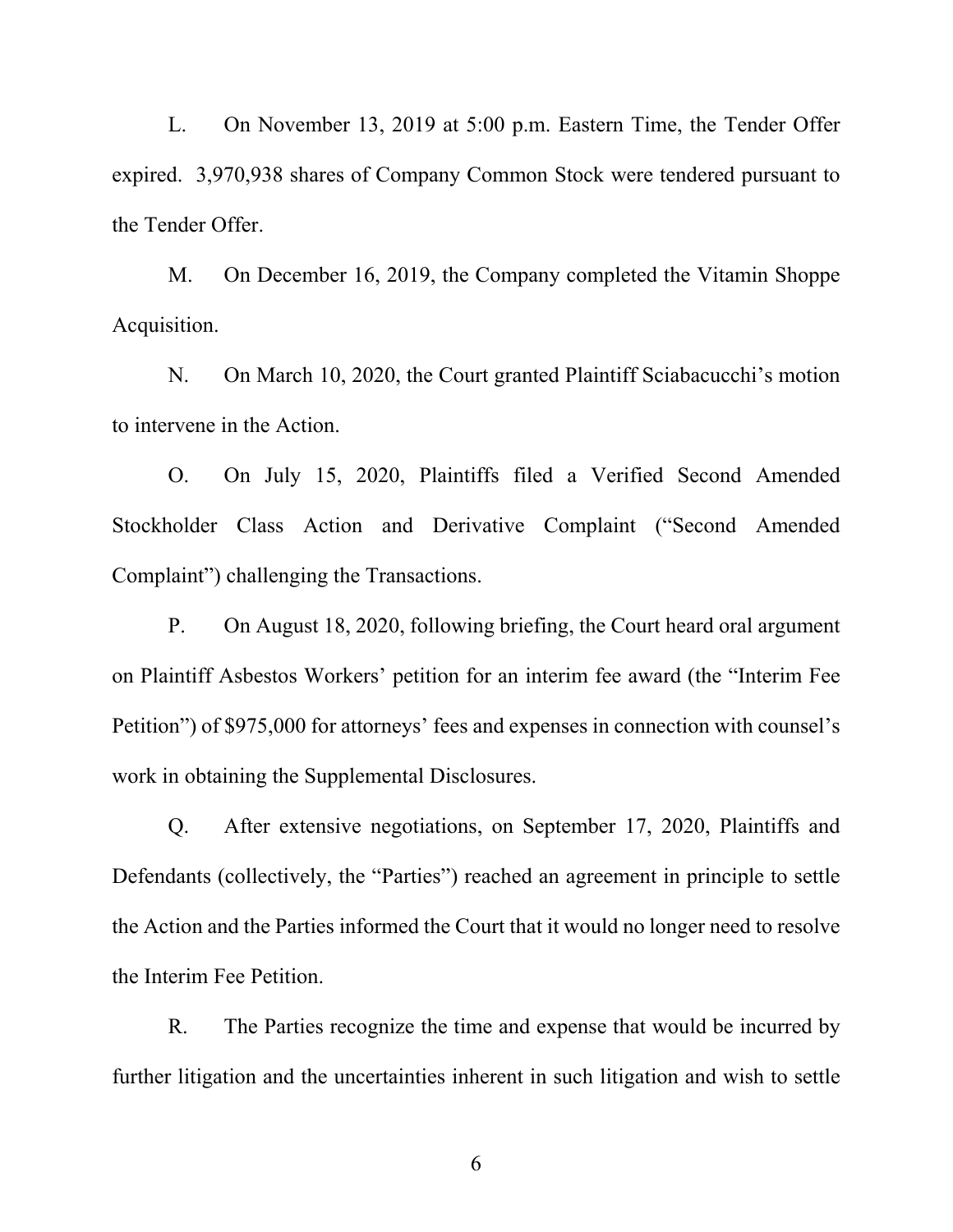and resolve the claims asserted by Plaintiffs and the Class (as defined below) and all claims relating to or arising out of the Tender Offer and the Transactions, including but not limited to the disclosures made in connection therewith.

S. Defendants have denied, and continue to deny, all allegations of wrongdoing, fault, liability or damage with respect to all claims asserted or that could be asserted in the Action or any other action, in any court or tribunal, relating to the Transactions, including any allegations that Defendants have committed any violations of law, that they have acted improperly in any way, and that they have any liability or owe damages of any kind to Plaintiffs, the Class (as defined below), and/or the Company.

T. Defendants, however, recognize the uncertainty and risk in any litigation, and the difficulties and substantial burdens, expense, and time that may be necessary to defend this Action through trial and appeals. Defendants are entering into this Settlement solely because they consider it desirable that the Action be settled and dismissed with prejudice in order to, among other things: (a) eliminate the uncertainty, burden, inconvenience, expense, and distraction of further litigation; and (b) terminate all claims that were or could have been asserted by Plaintiffs, the Company, or any other Class Member (as defined below) against Defendants in the Action or in any other action, in any court or tribunal, relating to the disclosures made in connection with the Tender Offer and the Transactions.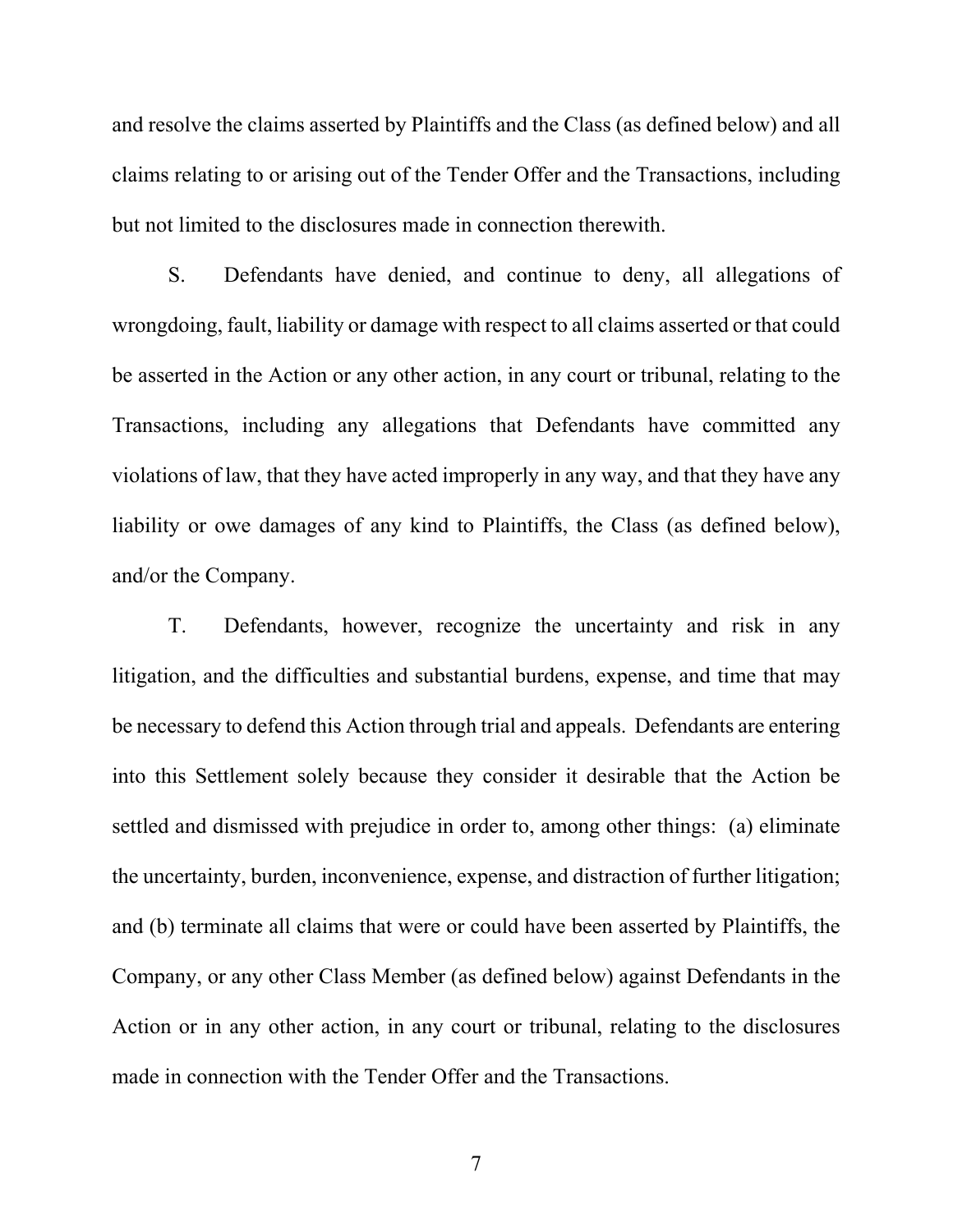U. The entry by Plaintiffs into this Settlement is not an admission as to the lack of merit of any claims asserted in the Action. Rather, in negotiating and evaluating the terms of this Settlement, Plaintiffs and Plaintiffs' Counsel (as defined below) considered, among other things: (a) the legal and factual defenses to Plaintiffs' claims that Defendants raised and might have raised throughout the pendency of the Action; and (b) the benefits to be provided to the members of the Class (as defined below) through the payment of the Settlement Amount (as defined below). Based upon their evaluation, Plaintiffs and Plaintiffs' Counsel (as defined below) have determined that the Settlement is fair, reasonable and adequate to Plaintiffs, the Company, and the Class (as defined below) and that it confers substantial benefits upon the members of the Class, particularly when compared to the risk and uncertainties of continued litigation.

V. This Stipulation has been duly executed by the undersigned signatories on behalf of their respective clients, and reflects the final and binding agreement between the Parties.

W. Based upon their investigation and prosecution of the Action, Plaintiffs and Plaintiffs' Counsel (as defined below) have concluded that the terms and conditions of this Stipulation are fair, reasonable, and adequate to Plaintiffs, the Company, and the other members of the Class (as defined below), and in their best interests. Based on Plaintiffs' direct oversight of the prosecution of this Action and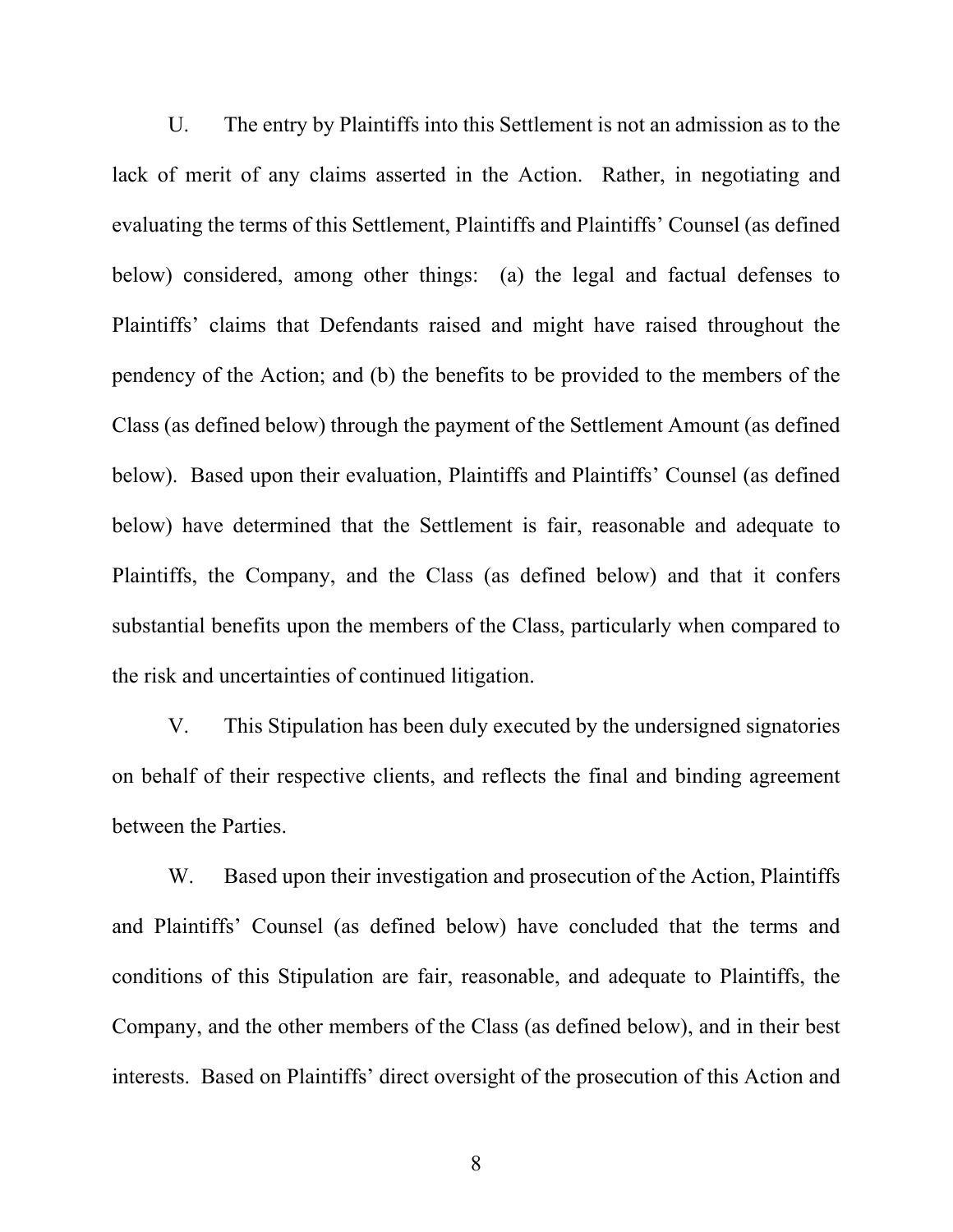with the advice of their counsel, Plaintiffs have agreed to settle and release the claims raised in the Action pursuant to the terms and provisions of this Stipulation, after considering, among other things: (a) the financial benefit that Plaintiffs and the other members of the Class (as defined below) will receive under the Settlement; and (b) the significant risks and costs of continued litigation including trial and likely appeal.

X. This Stipulation constitutes a compromise of matters that are in dispute between the Parties. Each of the Parties recognizes and acknowledges that the Action has been initiated, filed and prosecuted by Plaintiffs in good faith and defended by Defendants in good faith, and that the Action is being voluntarily settled with the advice of counsel.

Y. Aside from argument and discussion regarding the propriety and amount of a mootness fee reflected in the briefing on the Interim Fee Petition and oral argument related thereto, counsel for the Parties did not discuss the appropriateness or amount of any application by Plaintiffs' Counsel for an award of attorneys' fees and expenses with respect to the Settlement until after the Parties reached agreement on all terms of the Settlement, including but not limited to the Settlement Amount (as defined below).

# **NOW THEREFORE, IT IS HEREBY STIPULATED AND AGREED**, by Plaintiffs, individually and on behalf of the members of the Class, by the

Company, and by the Defendants, by and through their respective undersigned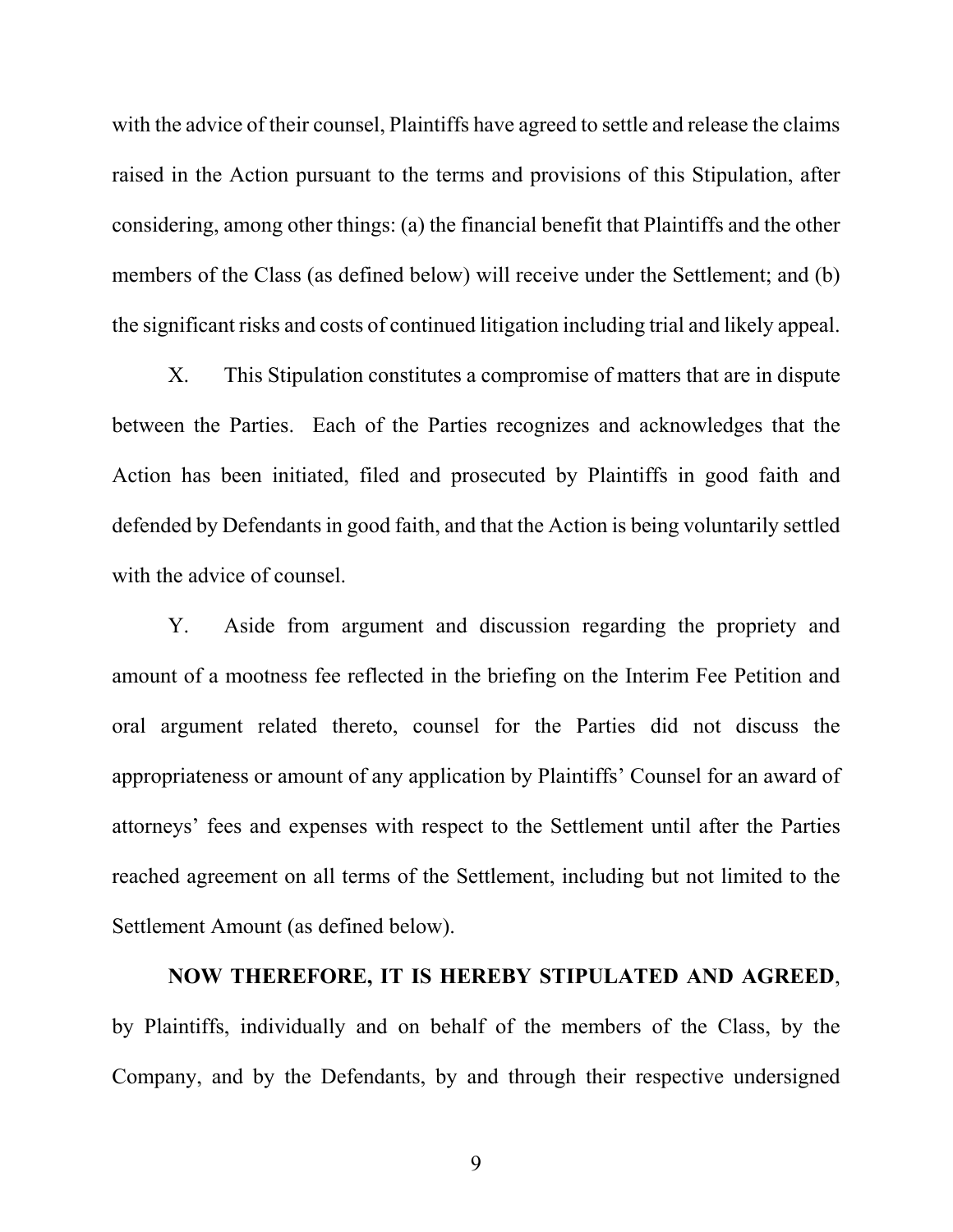attorneys and subject to the approval of the Court that, under Delaware Court of Chancery Rules 23 and 23.1, and for good and valuable consideration set forth herein and conferred on Plaintiffs and the members of the Class, that the Action shall be finally and fully settled, compromised, and dismissed with prejudice as to Plaintiffs and all other Class Members (as defined below) and the Company, and each and every one of the Released Claims shall be finally and fully compromised, settled, discharged, released, and dismissed with prejudice as to each and every one of the Released Parties, in the manner and upon the terms and conditions set forth below.

### **DEFINITIONS**

1. This Stipulation and its exhibits adopt the following defined terms:

(a) "Administrative Costs" means all costs and expenses associated with providing notice of the Settlement to the Class, disbursing the Net Settlement Amount, calculating any payment owed to any Eligible Stockholder, or otherwise administering or carrying out the terms of the Settlement.

(b) "Administrator" or "Settlement Administrator" means the class action settlement administrator selected by Plaintiffs' Counsel in connection with this Settlement to provide all notices approved by the Court to potential Class Members and to administer the Settlement.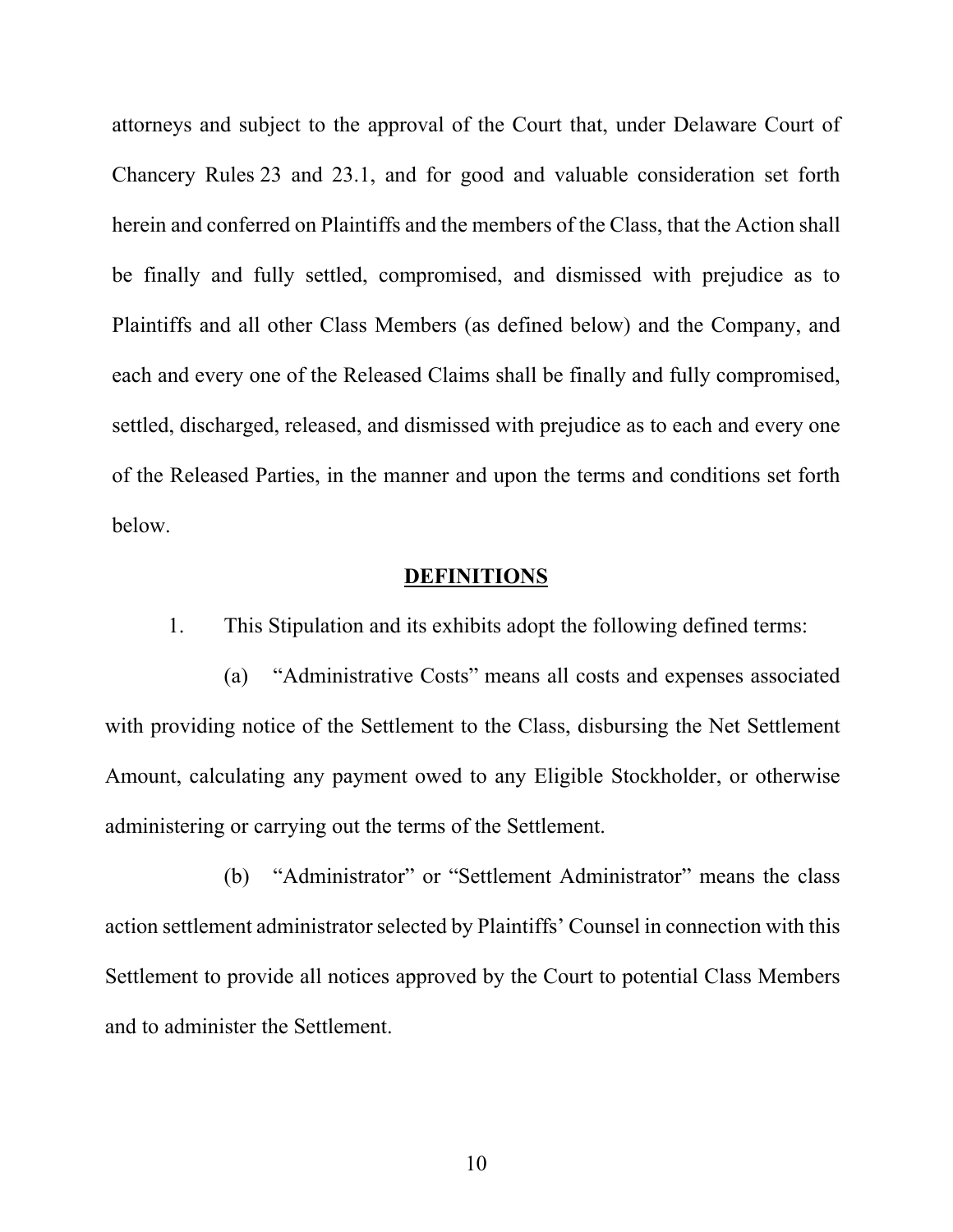(c) "Claims" mean any and all manner of claims, demands, rights, liabilities, losses, obligations, duties, damages, costs, debts, expenses, interest, penalties, fines, sanctions, fees, actions, potential actions, causes of action, suits, agreements, judgments, decrees, matters, issues and controversies of any kind, nature or description whatsoever, for damages, injunctive relief, or any other remedies, whether disclosed or undisclosed, accrued or unaccrued, apparent or not apparent, foreseen or unforeseen, matured or not matured, known or unknown, suspected or unsuspected, liquidated or not liquidated, fixed or contingent, which now exist, or previously existed, including Unknown Claims, whether direct, derivative, individual, class, representative, legal, equitable, or of any other type, or in any other capacity, whether based on state, local, foreign, federal, statutory, regulatory, common or other law or rule (including, without limitation, any claims under federal or state securities law, federal or state antitrust law, or under state disclosure law, all claims within the exclusive jurisdiction of the federal courts, or any claims that could be asserted derivatively on behalf of the Company).

(d) "Class" means a non-opt-out class for settlement purposes only, and pursuant to Court of Chancery Rules 23(a), 23(b)(1), and 23(b)(2), consisting of any record holders and all beneficial owners of Company Common Stock who held or owned such stock at any time during the Class Period, including any and all of their respective successors-in-interest, successors, predecessors-in-interest,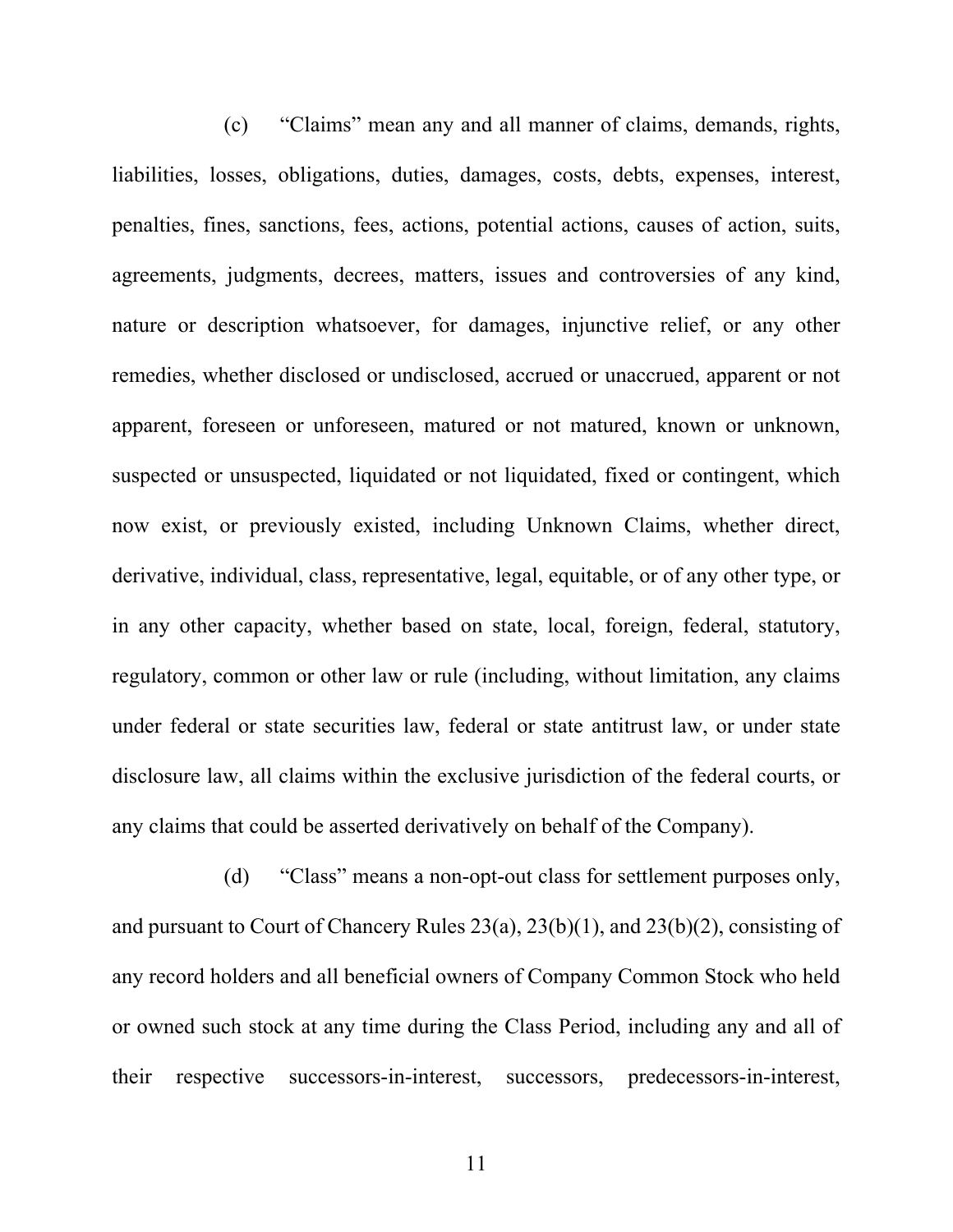predecessors, representatives, trustees, executors, administrators, estates, heirs, assigns and transferees, immediate and remote, and any Person acting for or on behalf of, or claiming under, any of them, and each of them, together with their predecessors-in-interest, predecessors, successors-in-interest, successors, transferees, and assigns. The Excluded Persons are excluded from the Class.

(e) "Class Member" means a Person who falls within the definition of the Class.

(f) "Class Period" means the period beginning on and including January 1, 2019 through and including December 17, 2019.

(g) "DTC Participants" means the participants of the Depository Trust Company ("DTC") for whom Cede & Co., as nominee for DTC, was the holder of record of Company Common Stock and whose customers were the beneficial owners of such common stock at the time the Tender Offer expired and the Tender Offer consideration was paid.

(h) "Effective Date" means the fifth business day following the date on which the Order and Final Judgment becomes Final.

(i) "Escrow Account" or "Account" means an account wherein the Settlement Amount shall be deposited and held in escrow under the control of Plaintiffs' Counsel.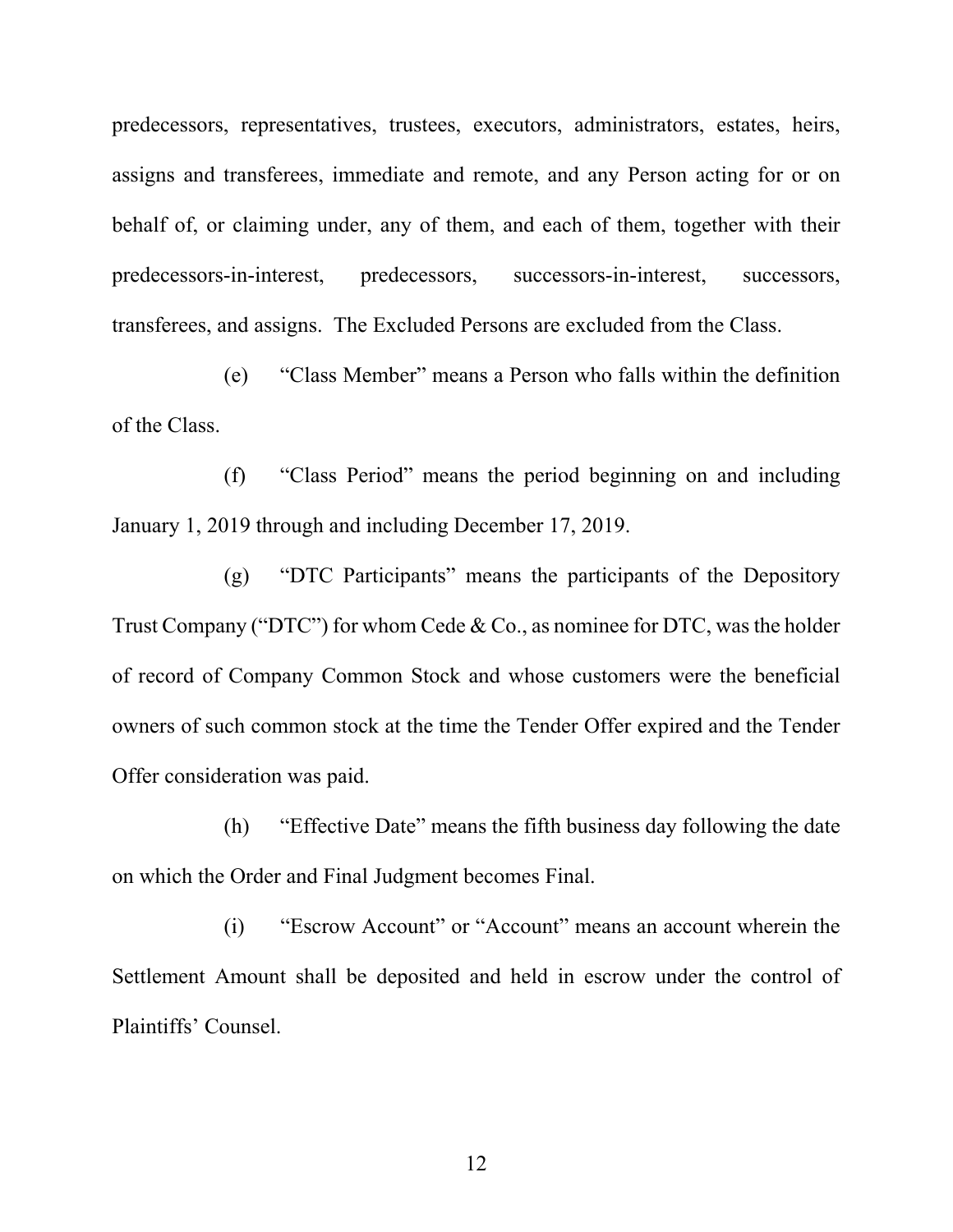(j) "Excluded Persons" means (i) Defendants, any Board member and each Defendant's and Board member's respective Immediate Family, affiliates, legal representatives, heirs, estates, successors or assigns; and (ii) any entity in which any Defendant and/or Board member has or had a direct or indirect controlling interest, and any successors-in-interest thereto.

(k) "Fee and Expense Award" means an award to Plaintiffs' Counsel of fees and expenses, to be paid from the Settlement Amount, approved by the Court in accordance with this Settlement and in full satisfaction of any and all claims for attorneys' fees or expenses that have been, could be or could have been asserted by Plaintiffs' Counsel or any other counsel for any Class Member.

(l) "Final," with respect to the Judgment or any other Court order means: (i) if no appeal is filed, the expiration date of the time provided for filing or noticing of any appeal; or (ii) if there is an appeal from the Judgment or order filed, (a) the date of final dismissal of all such appeals, or the final dismissal of any proceeding on certiorari or otherwise, or (b) the date the Judgment or order is finally affirmed on an appeal, the expiration of the time to file a petition for a writ of certiorari or other form of review, or the denial of a writ of certiorari or other form of review, and, if certiorari or other form of review is granted, the date of final affirmance following review pursuant to that grant. However, any appeal or proceeding seeking subsequent judicial review pertaining solely to an order issued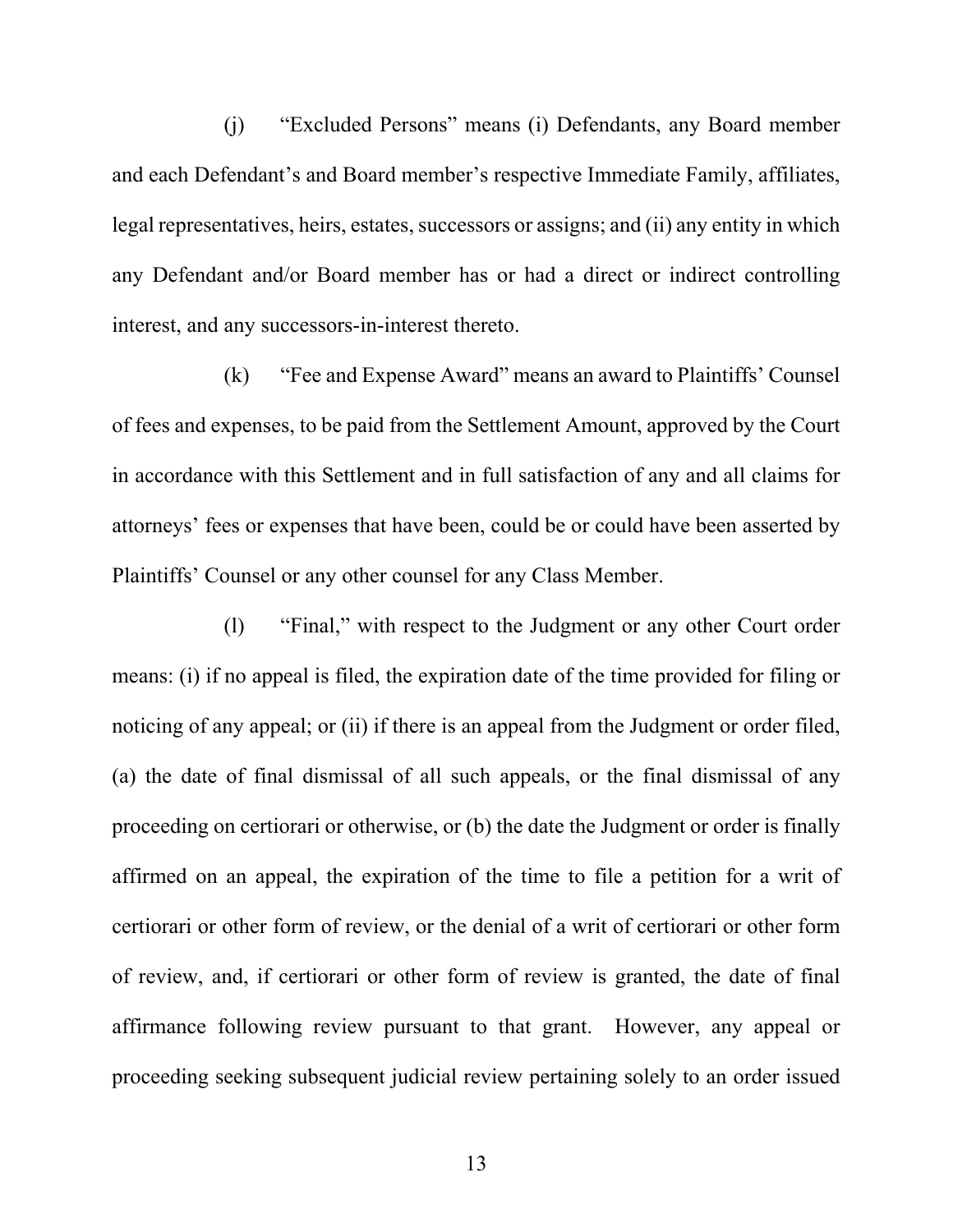with respect to attorneys' fees, costs, or expenses shall not in any way delay or preclude the Judgment from becoming Final.

(m) "Immediate Family" means children, stepchildren, parents, stepparents, spouses, siblings, mothers-in-law, fathers-in-law, sons-in-law, daughters-in-law, brothers-in-law, and sisters-in-law. As used in this paragraph, "spouse" shall mean a husband, wife, or partner in a state-recognized domestic relationship or civil union.

(n) "Net Settlement Amount" means the Settlement Amount, plus any interest accrued thereon after its deposit in the Account, less (i) any Taxes and Tax Expenses; (ii) any Administrative Costs; and (iii) any Fee and Expense Award.

(o) "Non-Tendering Shares" means shares of Company Common Stock owned by any Non-Tendering Stockholder as of 5:00 p.m. Eastern Time on November 13, 2019 and not tendered into the Tender Offer.

(p) "Non-Tendering Stockholder" means any Class Member who: (i) owned shares of Company Common Stock at 5:00 p.m. Eastern Time on November 13, 2019 and did not tender such shares into the Tender Offer; and (ii) submits a valid claim in the form attached hereto as Exhibit C (the "Proof of Claim") to the Administrator by the deadline set forth in the Notice.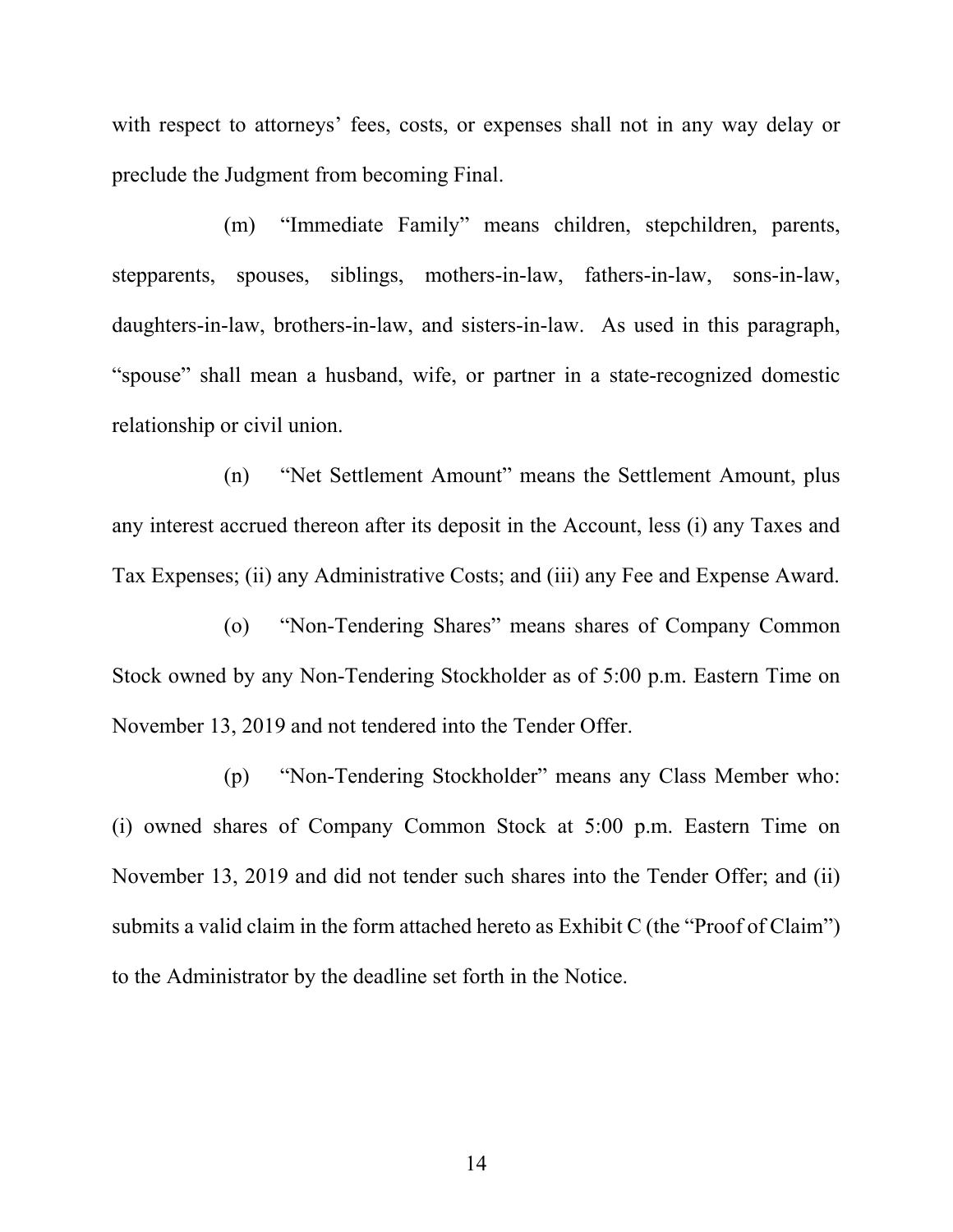(q) "Notice Payment" means the sum of seventy-five thousand dollars and no cents (\$75,000.00), which is intended to be an amount sufficient to pay for the cost of providing notice to Class Members as required by the Court.

(r) "Judgment" means the Order and Final Judgment to be entered in the Action substantially in the form attached as Exhibit D hereto approving the Settlement.

(s) "Person" means any individual, corporation, partnership, limited partnership, limited liability partnership, limited liability company, association, affiliate, joint stock company, investment fund, estate, legal representative trust, unincorporated association, entity, government and any political subdivision thereof, or any other type of business or legal entity.

(t) "Plaintiffs' Counsel" means Grant & Eisenhofer P.A. and Friedman Oster & Tejtel PLLC.

(u) "Released Claims" means collectively each and all of the Released Defendant Claims and each and all of the Released Plaintiff Claims.

(v) "Released Defendant Claims" means any and all Claims that have been or could have been asserted in the Action or in any court, tribunal, forum, or proceeding by Defendants or the Company or any of them or their respective successors and assigns against any of the Released Plaintiff Parties, which arise out of or relate in any way to the institution, prosecution, settlement, or dismissal of the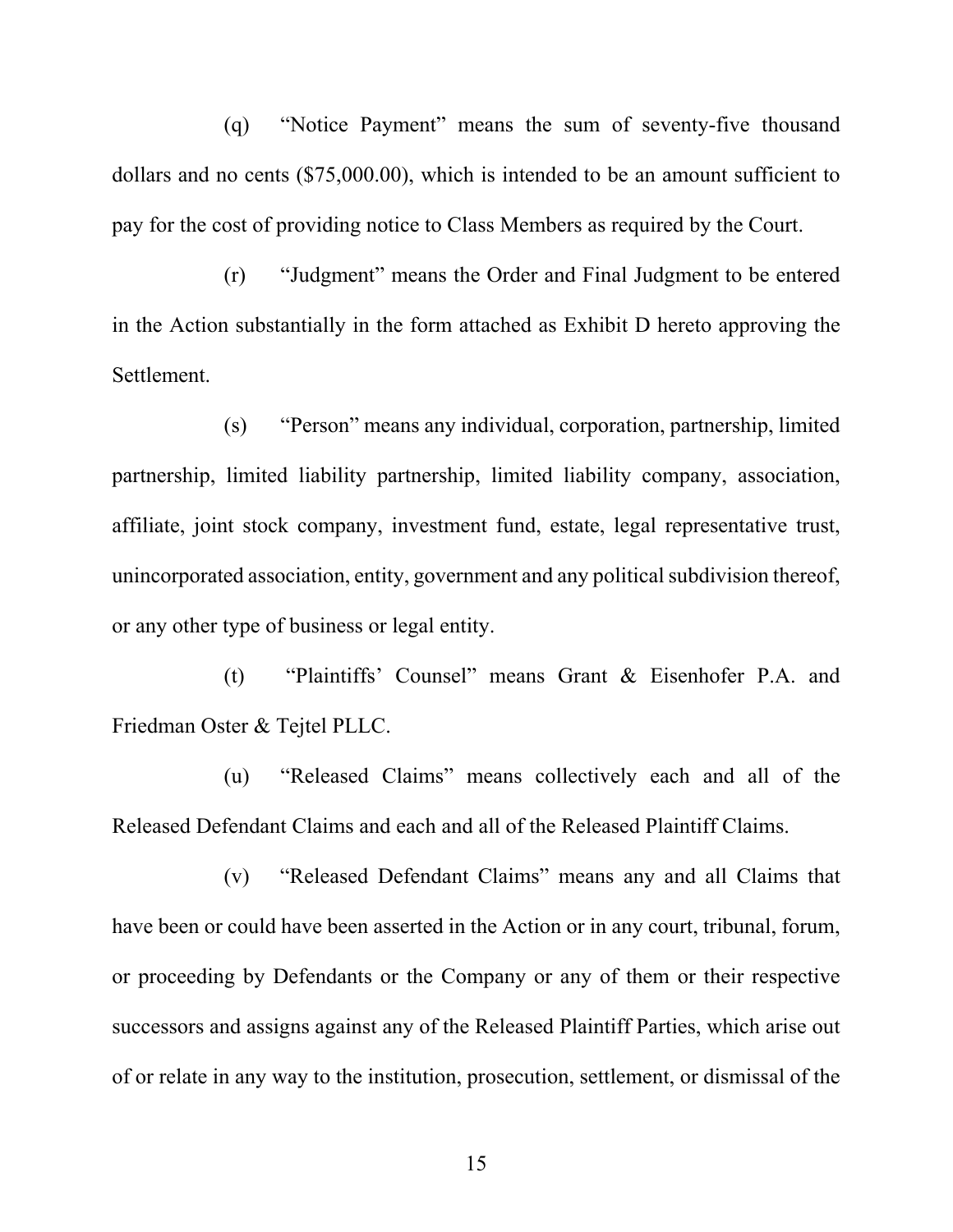Action; provided, however, that the Released Defendant Claims shall not include claims to enforce the Stipulation.

(w) "Released Defendant Parties" means Defendants, the Special Committee Members, the Company, and each of their respective past or present affiliates, parents and subsidiaries, as well as each of their respective past or present family members, heirs, trusts, trustees, executors, estates, administrators, beneficiaries, distributees, foundations, agents, employees, fiduciaries, partners, control persons, partnerships, general or limited partners or partnerships, joint ventures, member firms, limited liability companies, corporations, affiliates, parents, subsidiaries, divisions, associated entities, stockholders, principals, officers, managers, directors, managing directors, members, managing members, managing agents, insurers, predecessors, predecessors-in-interest, successors, successors-ininterest, assigns, financial or investment advisors, advisors, consultants, investment bankers, entities providing any fairness opinion, underwriters, brokers, dealers, lenders, commercial bankers, attorneys, personal or legal representatives, accountants, insurers, co-insurers, reinsurers, and associates.

(x) "Released Plaintiff Claims" means any and all Claims that have been or could have been asserted in the Action or in any court, tribunal, forum, or proceeding by Plaintiffs or the Class or the Company or any of them or their respective successors and assigns against any of the Released Defendant Parties, or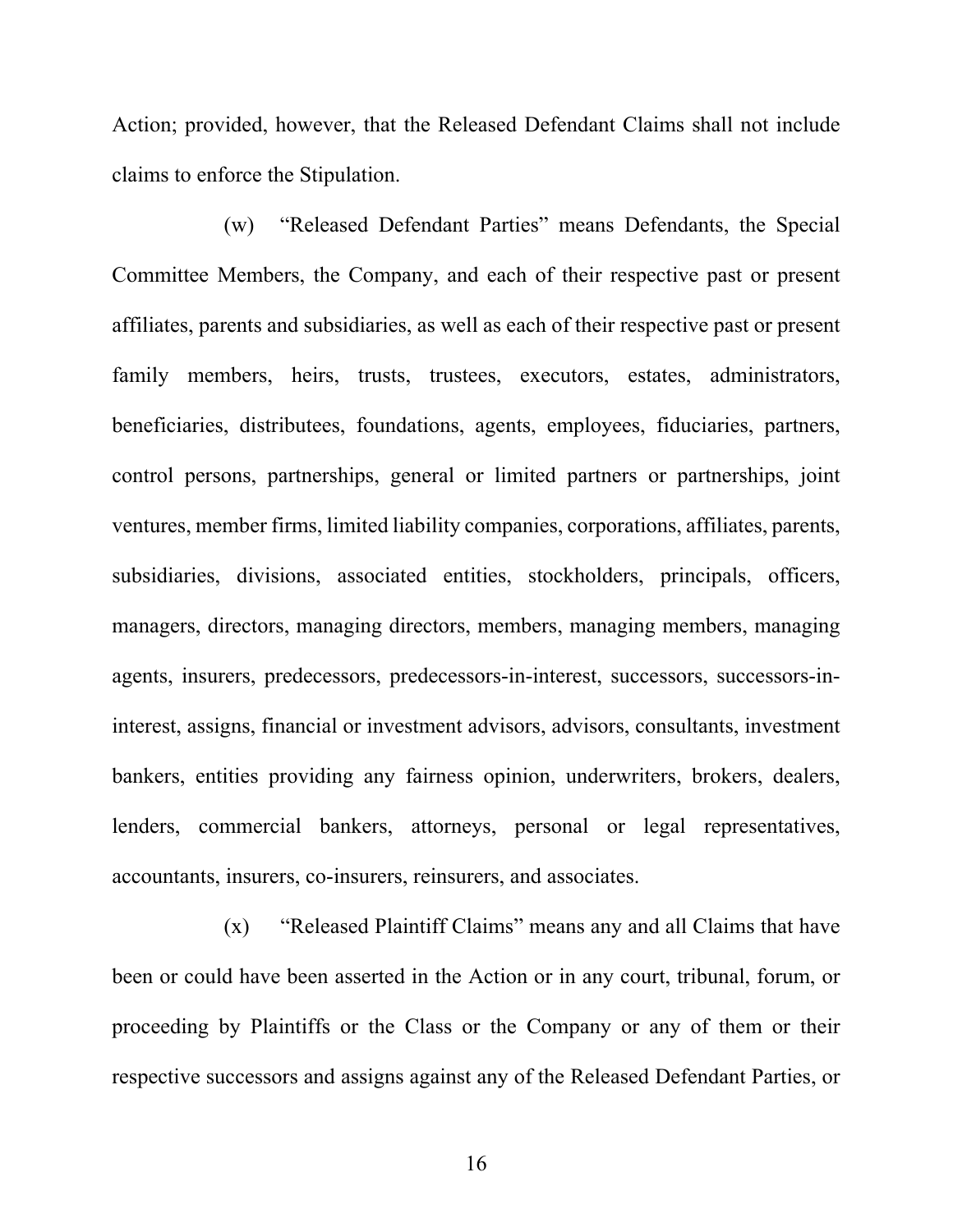that are based upon, arise out of, relate in any way to, or involve (in whole or in part) any of the facts alleged in the Action, the Transactions, the Tender Offer, or the disclosures made in connection with the Tender Offer; provided, however, that the Released Plaintiff Claims shall not include claims to enforce the Stipulation.

(y) "Released Plaintiff Parties" means Plaintiffs, Plaintiffs' Counsel, and all other Class Members, and their respective current and former officers, directors, agents, advisors, parents, affiliates, subsidiaries, trusts, trustees, successors, predecessors, assigns, assignees, employees, and attorneys.

(z) "Releasee(s)" means each and any of the Released Defendant Parties and each and any of the Released Plaintiff Parties.

(aa) "Releases" means the releases set forth in ¶¶ 4 to 9 of this Stipulation.

(bb) "Scheduling Order" means the proposed order, substantially in the form attached hereto as Exhibit A, to be entered by the Court scheduling the Settlement Hearing and directing notice be provided to the Class in the manner set forth therein.

(cc) "Settlement Amount" means the sum of five million six hundred thousand dollars and no cents (\$5,600,000.00).

(dd) "Settlement Fund" means the Settlement Amount plus any and all interest earned thereon.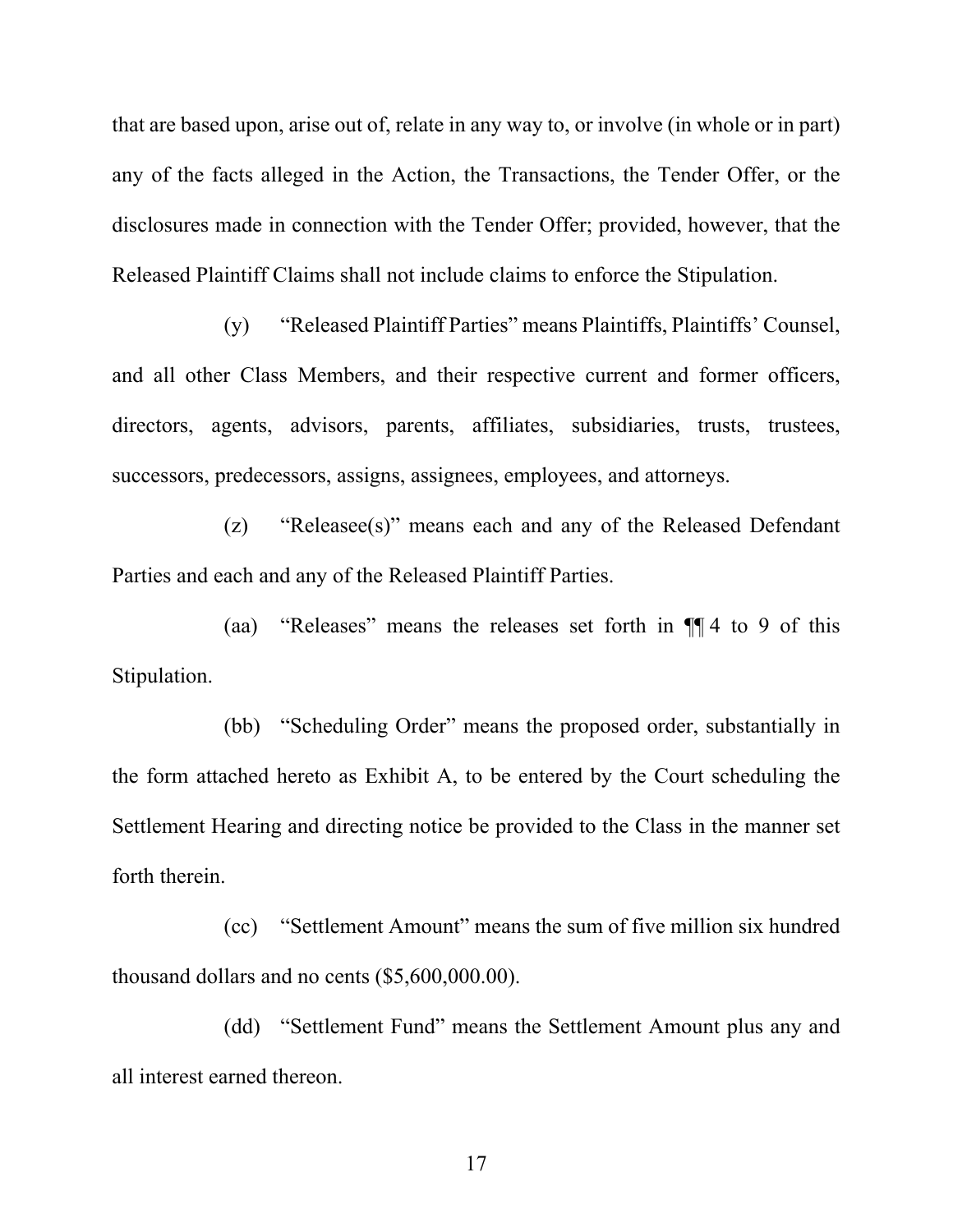(ee) "Settlement Hearing" means the hearing to be set by the Court under Court of Chancery Rules 23 and 23.1 to consider, among other things, final approval of the Settlement.

(ff) "Settlement Payment Recipients" means all Tendering Stockholders and Non-Tendering Stockholders.

(gg) "Solicitation Statements" means the Schedule TO and Schedule TO amendments filed by the Company with the SEC in connection with the Tender Offer, including without limitation such filings on August 1, 2019, August 8, 2019, August 27, 2019, October 11, 2019, October 16, 2019, November 5, 2019, and November 14, 2019.

(hh) "Taxes" means: (i) all federal, state and/or local taxes of any kind (including any interest or penalties thereon) on any income earned by the Settlement Fund; (ii) the expenses and costs incurred by Plaintiffs' Counsel in connection with determining the amount of, and paying, any taxes owed by the Settlement Fund (including, without limitation, expenses of tax attorneys and accountants); and (iii) all taxes imposed on payments by the Settlement Fund, including withholding taxes.

(ii) "Tax Expenses" means all expenses and costs incurred in connection with the payment of Taxes arising with respect to the Settlement Fund, including, without limitation, expenses of tax attorneys and/or accountants and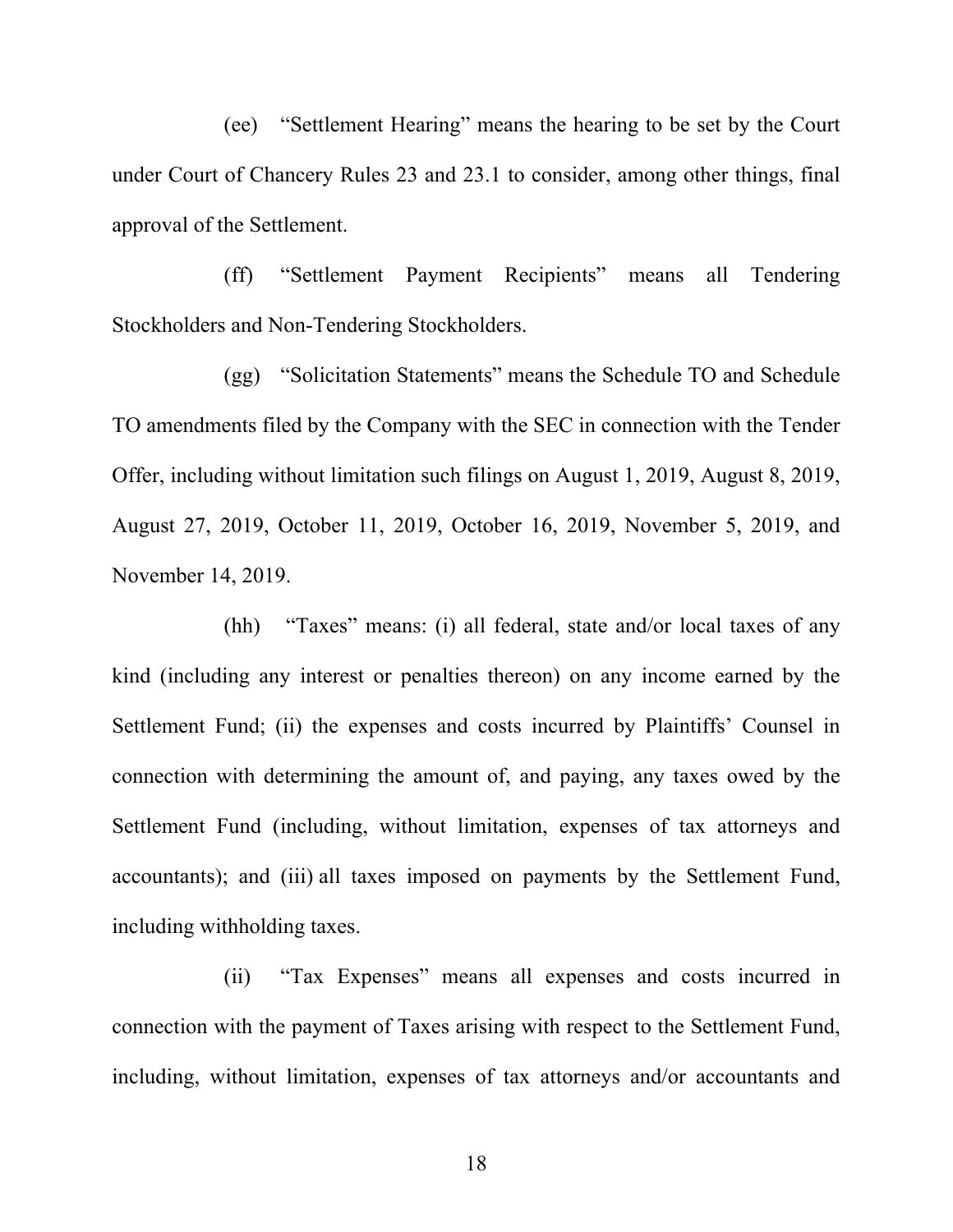mailing, administration and distribution costs and expenses relating to the filing or the failure to file all necessary or advisable tax returns.

(jj) "Tendering Beneficial Holder" means the ultimate beneficial owner of any shares of Company Common Stock held of record by Cede & Co. at the time such shares were tendered in connection with the Tender Offer, provided that no Excluded Person may be a Tendering Beneficial Holder. For the avoidance of doubt, Tendering Beneficial Holders shall not be required to submit Proofs of Claim to the Administrator to be eligible to participate in this Settlement, unless they also qualify as a Non-Tendering Stockholder, in which case they would be required to submit a Proof of Claim to recover for the shares that qualify them as Non-Tendering Stockholders.

(kk) "Tendering Record Holder" means the record holder of any shares of Company Common Stock, other than Cede & Co., at the time such shares were tendered in connection with the Tender Offer, provided that no Excluded Person may be a Tendering Record Holder. For the avoidance of doubt, Tendering Record Holders shall not be required to submit Proofs of Claim to the Administrator to be eligible to participate in this Settlement, unless they also qualify as a Non-Tendering Stockholder, in which case they would be required to submit a Proof of Claim to recover for the shares that qualify them as Non-Tendering Stockholders.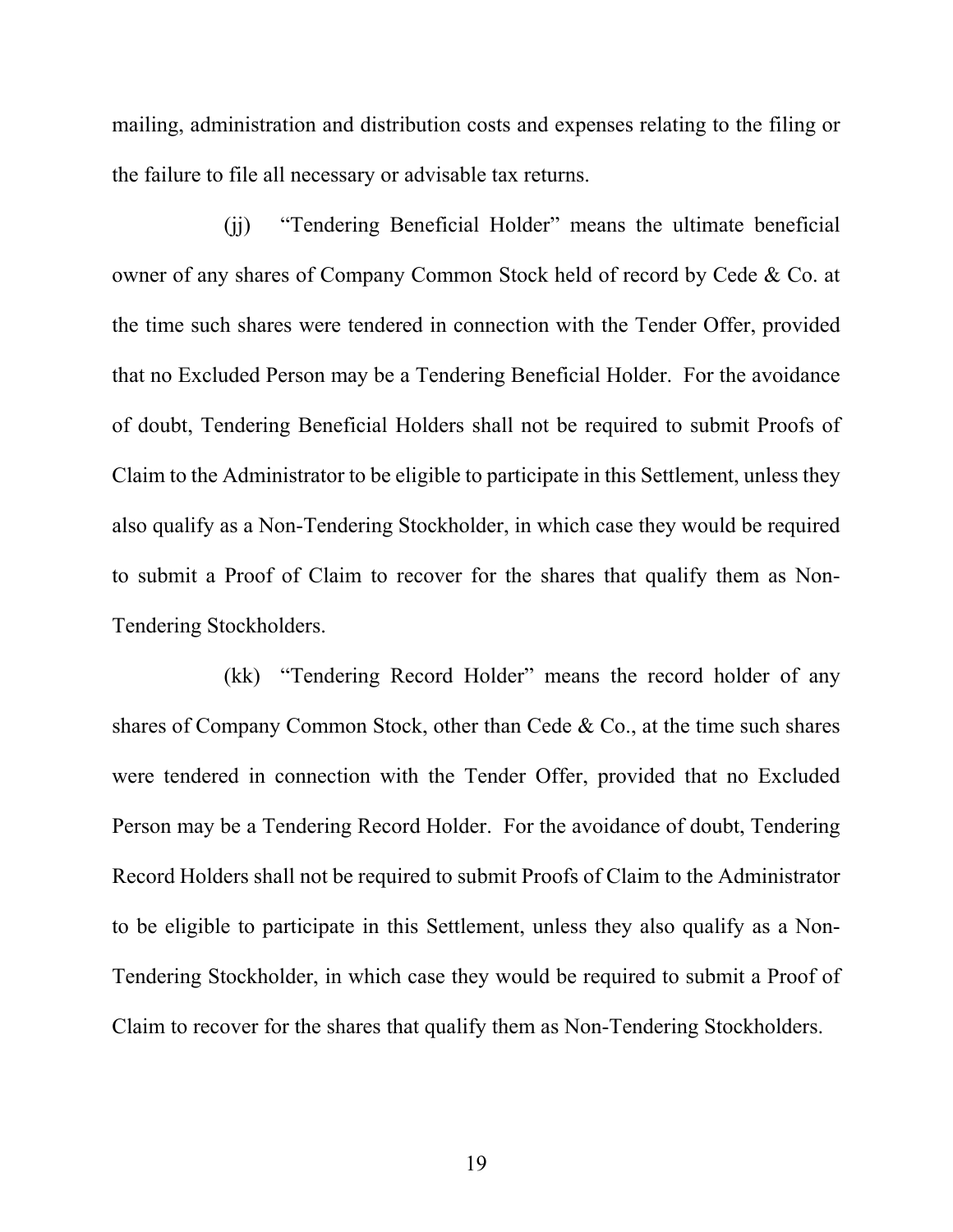(ll) "Tendering Shares" means shares of Company Common Stock owned by a Tendering Stockholder that were tendered into the Tender Offer.

(mm) "Tendering Stockholders" means Tendering Beneficial Holders and Tendering Record Holders.

(nn) "Unknown Claims" means any Released Defendant Claims which any Plaintiff or any other Class Member does not know or suspect to exist in his, her, or its favor at the time of the release of such claims, and any Released Plaintiff Claims which any Defendant does not know or suspect to exist in his favor at the time of the release of such claims, which, if known by him, her or it, might have affected his, her, or its decision(s) with respect to this Settlement. With respect to any and all Released Claims, the Parties stipulate and agree that, upon the Effective Date of the Settlement, Plaintiffs and Defendants shall expressly waive, and each of the other Class Members shall be deemed to have waived, and by operation of the Judgment shall have expressly waived, any and all provisions, rights, and benefits conferred by any law of any state or territory of the United States, or principle of common law or foreign law, which is similar, comparable, or equivalent to California Civil Code § 1542, which provides:

A general release does not extend to claims that the creditor or releasing party does not know or suspect to exist in his or her favor at the time of executing the release and that, if known by him or her, would have materially affected his or her settlement with the debtor or released party.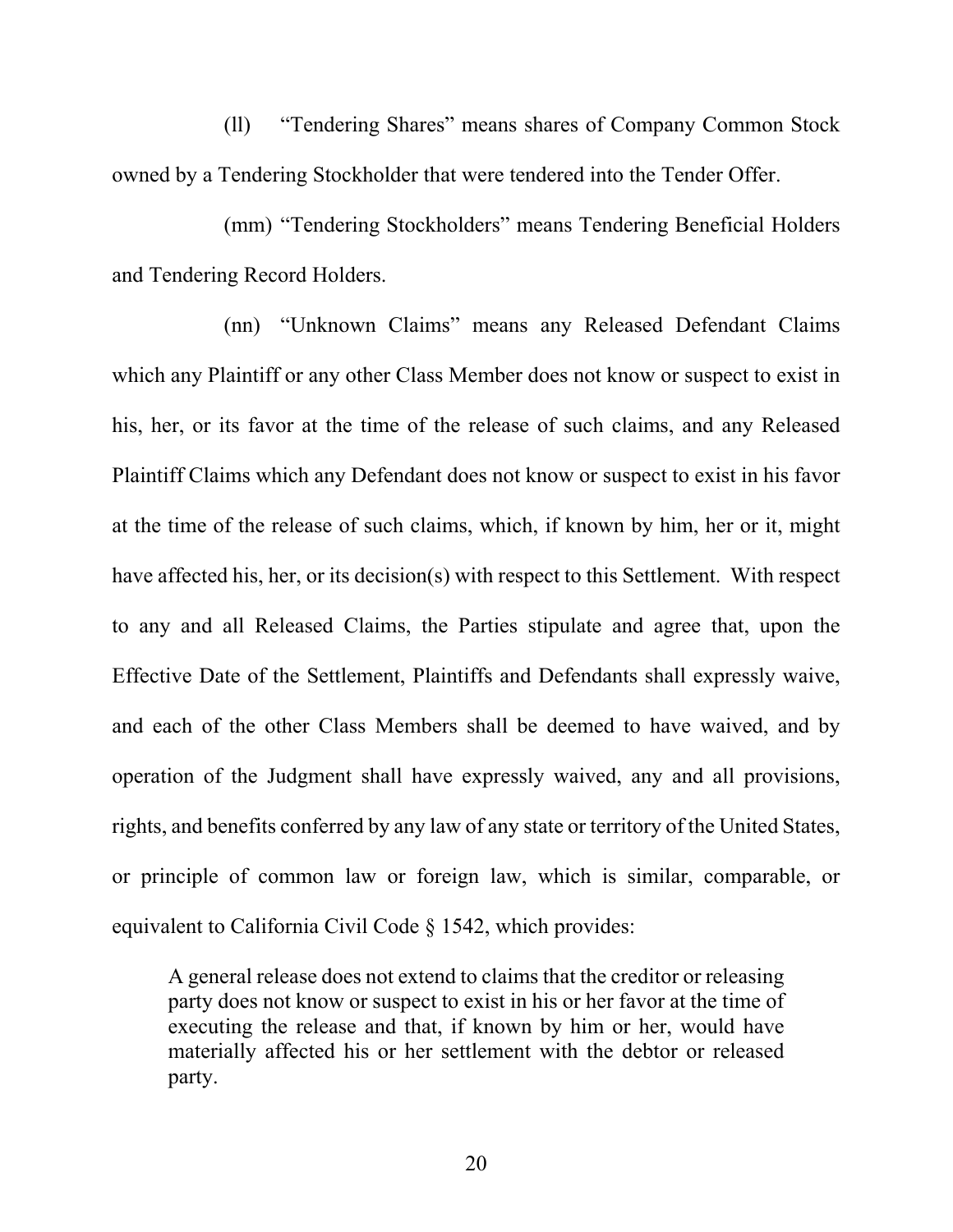Plaintiffs and Defendants acknowledge, and each of the other Class Members shall be deemed by operation of law to have acknowledged, that the foregoing waiver was separately bargained for and a key element of the Settlement.

#### **SETTLEMENT CONSIDERATION AND ADMINISTRATION**

2. In consideration for the full and final release, settlement, dismissal, and discharge of any and all Released Claims against the Releasees, the Parties have agreed to the following consideration:

# a. The Settlement Payments:

i. Within five (5) business days of the Scheduling Order being approved without material modification and entered by the Court, Defendants and/or their insurance carriers shall cause the Notice Payment to be deposited into the Account, provided that Plaintiffs' Counsel has timely provided complete wire transfer information and instructions to the Defendants.

ii. Within twenty (20) calendar days after the Effective Date, Defendants and/or their insurance carriers shall cause an amount equal to the Settlement Amount less the Notice Payment (the "Settlement Amount Balance") to be deposited into the Account, provided that Plaintiffs' Counsel has timely provided complete wire transfer information and instructions to Defendants. Together, the Notice Payment and the Settlement Amount Balance shall constitute the "Settlement Fund." The Settlement Fund shall be used: (a) to pay any Fee and Expense Award;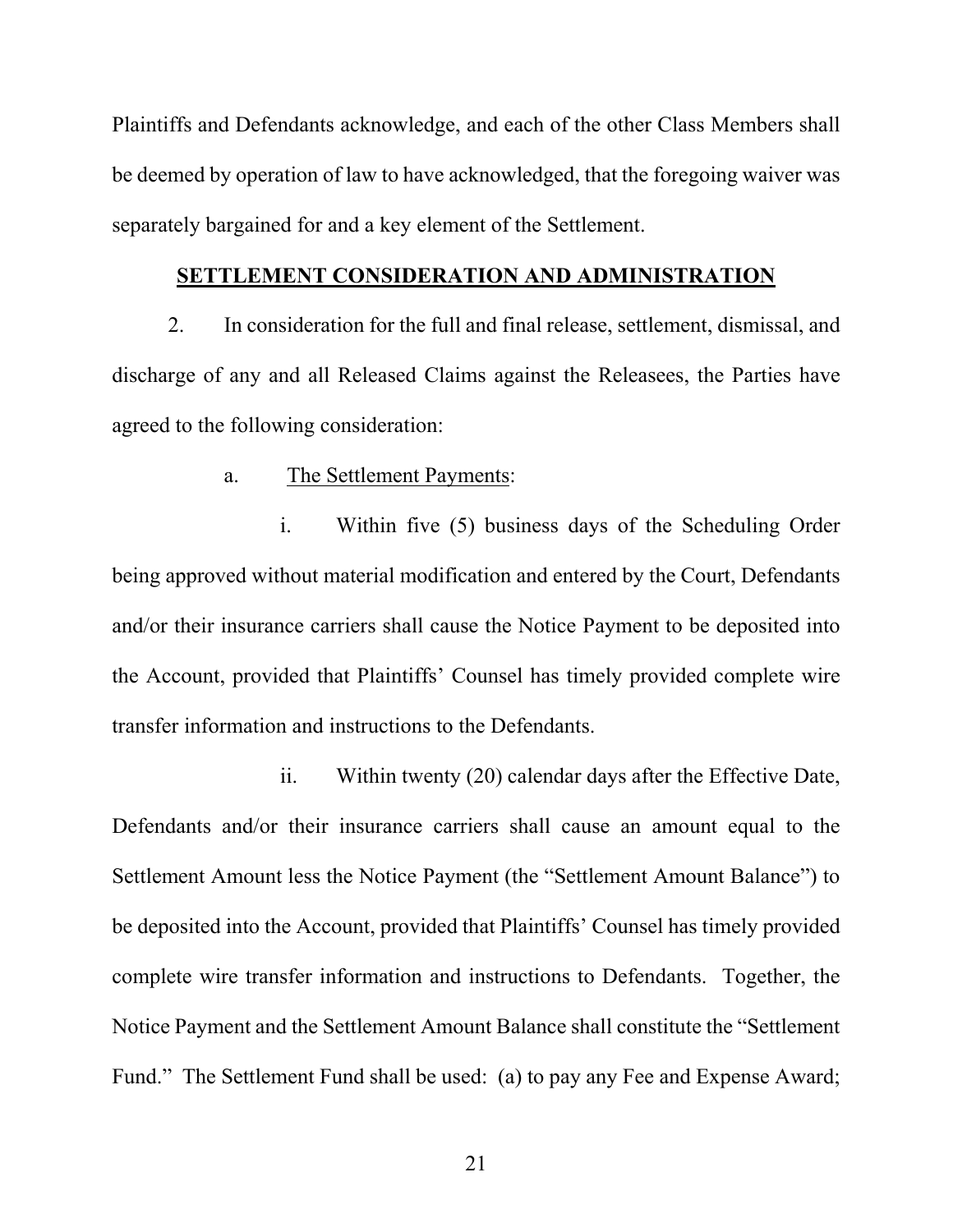(b) to pay any Administrative Costs, including any additional notice costs; (c) to pay Taxes and Tax Expenses; and (d) following the payment of the foregoing (a), (b) and (c), for subsequent disbursement of the Net Settlement Amount to the Settlement Payment Recipients as provided in Paragraph 2(b) below. Nothing in this Paragraph 2 shall have any effect on the respective rights and obligations between or among Defendants or their respective insurers, or upon any separate agreements concerning the claims, defenses, debts, obligations or payments between or among Defendants.

iii. All funds held in the Account shall be deemed and considered to be in *custodia legis* of the Court, and shall remain subject to the jurisdiction of the Court, until such time as funds shall be distributed pursuant to this Settlement Agreement and/or further order(s) of the Court.

iv. Apart from the payment of the Settlement Amount in accordance with this Paragraph 2(a), Defendants and the Released Defendant Parties shall have no monetary obligation to Plaintiffs, the Company, the Class, any Class Member, Plaintiffs' Counsel, or counsel for any other Class Member.

v. The Settlement Fund is intended to be a "qualified settlement fund" within the meaning of Treasury Regulation § 1.468B-1 subject to the Court's continuing jurisdiction, and the Parties shall so treat it, and Plaintiffs' Counsel, as administrators of the Settlement Fund within the meaning of Treasury Regulation § 1.468B-2(k)(3), shall be responsible for filing any required tax returns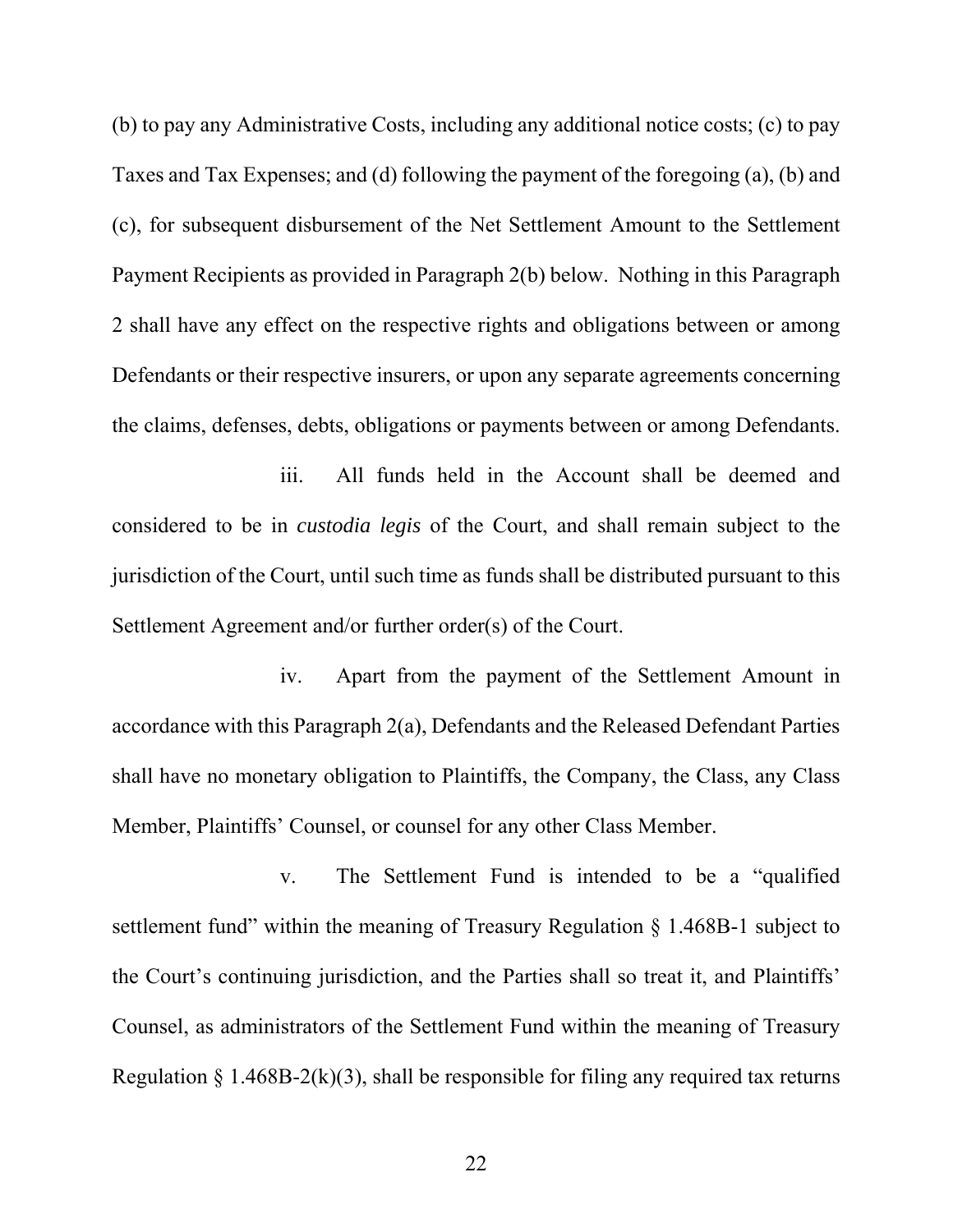for the Settlement Fund and paying from the Settlement Fund any Taxes owed with respect to the Settlement Fund. Plaintiffs' Counsel, or a qualified designee, shall be solely responsible for determining whether any Taxes of any kind are due on income earned by the Settlement Fund, for filing any necessary tax returns, and for causing any necessary Taxes to be paid. All tax returns shall be consistent with the terms herein and in all events shall reflect that all Taxes shall be paid out of the Settlement Fund.

vi. All Taxes and Tax Expenses shall be paid out of the Settlement Fund. Plaintiffs' Counsel or a qualified designee or their agents shall also timely pay any required Tax Expenses out of the Settlement Fund, and are authorized to withdraw, without prior consent of Defendants or order of the Court, from the Settlement Fund amounts necessary to pay Taxes and Tax Expenses. Upon written request, Defendants will provide promptly to Plaintiffs' Counsel the statement described in Treasury Regulation § 1.468B-3(e).

vii. Neither Defendants nor any of the Released Defendant Parties shall have any liability or responsibility for any Taxes or Tax Expenses relating to the Account or the Settlement Fund.

b. Distribution of Net Settlement Amount/Plan of Allocation:

i. As soon as reasonably practicable after the deadline for the submission of proofs of claim by Non-Tendering Stockholders ("Proofs of Claim"),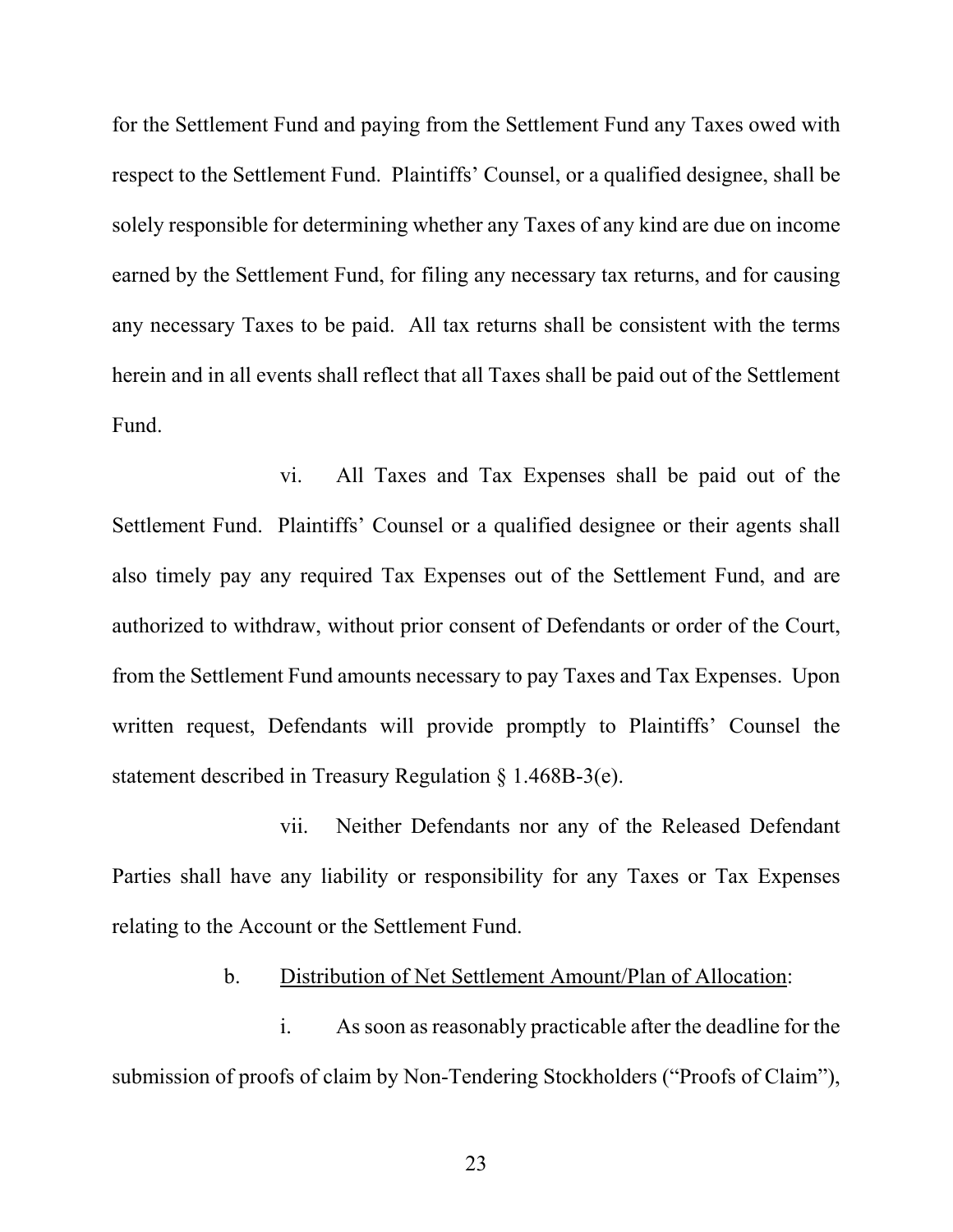the Administrator shall determine the total number of shares of Company Common Stock held by (a) all Tendering Stockholders; and (b) all Non-Tendering Stockholders (collectively, the "Total Eligible Shares").

ii. For the avoidance of doubt, a particular stockholder may submit claims for and/or receive a distribution for Tendering Shares and Non-Tendering Shares, as neither the submission of claims nor the receipt of any distribution based on one of these two categories of shares excludes the submission of claims or the receipt of any distribution under the other category.

iii. To determine the size of the settlement distribution (the "Settlement Distribution Amount") to each Tendering Stockholder, the Administrator shall divide the number of Tendering Shares owned by the Tendering Stockholder by the Total Eligible Shares and multiply the quotient by the Net Settlement Amount.

iv. For Tendering Beneficial Holders whose Tender Offer consideration was distributed through Cede & Co., as nominee for DTC, Settlement Distribution Amounts shall be sent to DTC for distribution.

> a. The Administrator shall instruct DTC Participants to distribute the Settlement Distribution Amounts from the Account to Tendering Beneficial Holders in a similar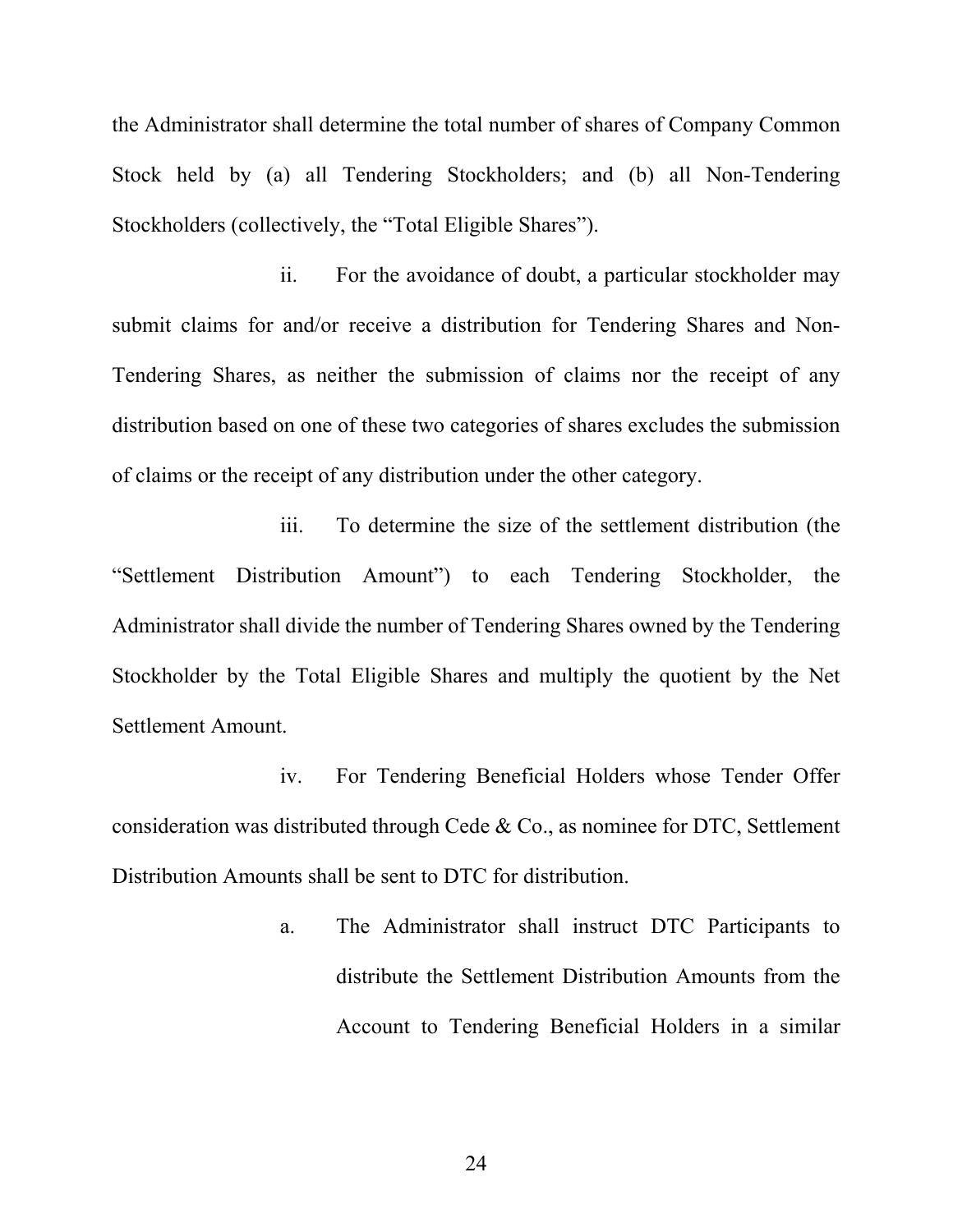manner to that in which the DTC Participants distributed proceeds in connection with the Tender Offer.

- b. The Administrator shall provide DTC Participants with a list of Excluded Persons and direct the DTC Participants not to distribute any payment to any Excluded Person.
- c. DTC's sole obligation in connection with the Settlement shall be to distribute the Settlement Distribution Amounts to DTC Participants in accordance with this Paragraph and DTC rules and procedures, and DTC shall not be responsible for any errors in the calculation of the Settlement Distribution Amounts or for any failure by the Administrator, Defendants, or Plaintiffs' Counsel to identify the Excluded Persons.

v. For Tendering Record Holders, Settlement Distribution Amounts shall be sent to the address listed on the stockholder register or other relevant books and records of the Company or its transfer agent.

vi. To determine the size of the Settlement Distribution Amount to each Non-Tendering Stockholder, the Administrator shall divide the number of Non-Tendering Shares owned by the Non-Tendering Stockholder by the Total Eligible Shares and multiply the quotient by the Net Settlement Amount. For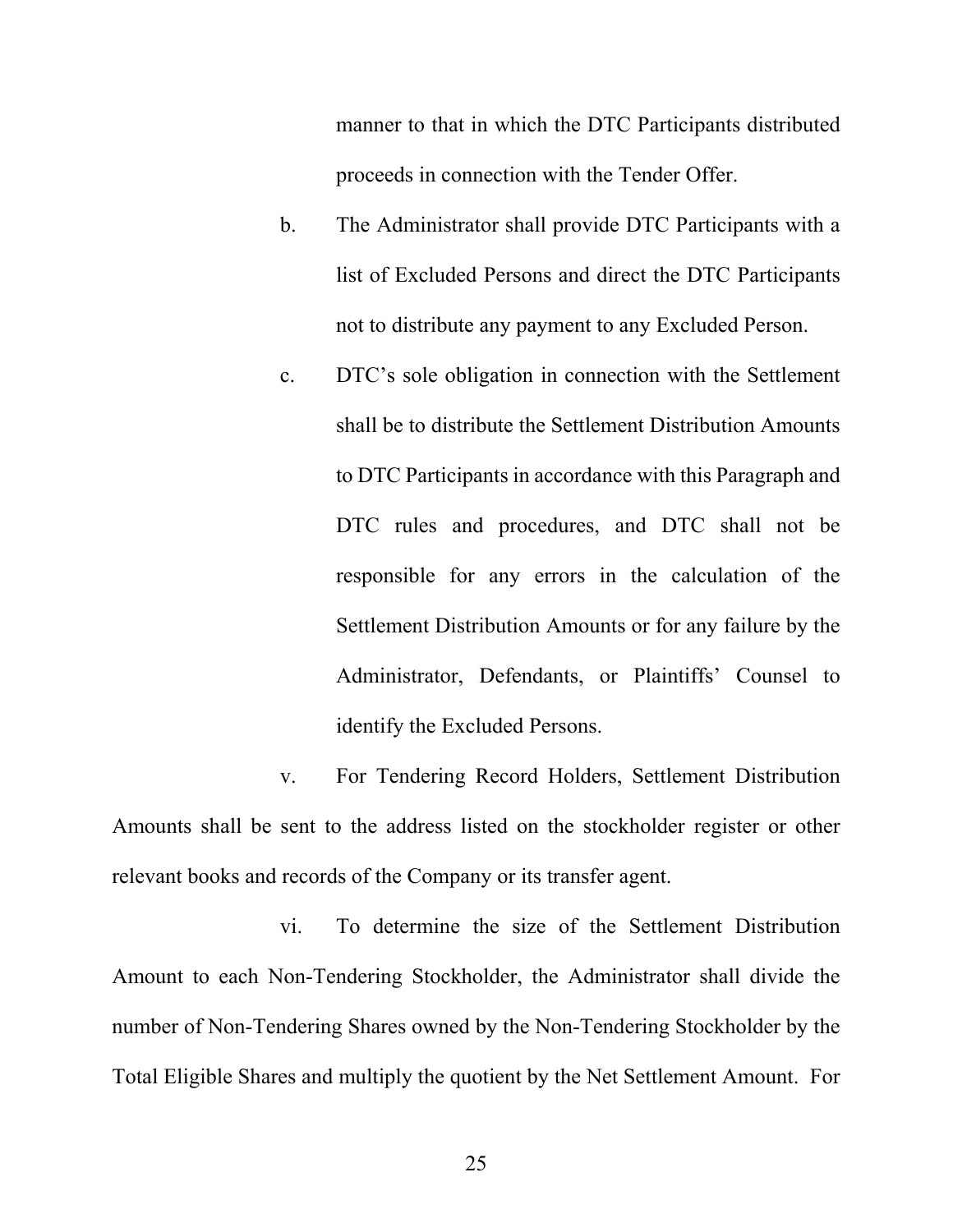Non-Tendering Stockholders, Settlement Distribution Amounts shall be sent to the address provided by the Non-Tendering Stockholder in the relevant Proof of Claims.

vii. The Parties shall cooperate with Plaintiffs' Counsel and the Administrator in order to ensure that no portion of the Net Settlement Amount is distributed to any Excluded Person.

viii. If there is any balance remaining in the Account after six (6) months from the date of initial distribution (whether by reason of tax refunds; uncashed checks; amounts returned by Excluded Persons, to the extent they receive settlement payments; or for any other reason), such amounts, if feasible, shall be distributed among the Settlement Payment Recipients in the same manner as the initial distribution; provided, however, that if the cost of making such a further distribution or distributions is unreasonably high relative to the amount remaining in the Account, Plaintiffs' Counsel may distribute any balance which still remains in the Account, after provision for all anticipated expenses, in accordance with Delaware's unclaimed property law. Neither Defendants nor their insurers shall have any reversionary interest in the Account.

ix. Notwithstanding any other provision of this Stipulation, Defendants shall have no responsibility or liability for any claims, payments or determinations that the Administrator makes with respect to any Class Member claims for payment under this Settlement Agreement.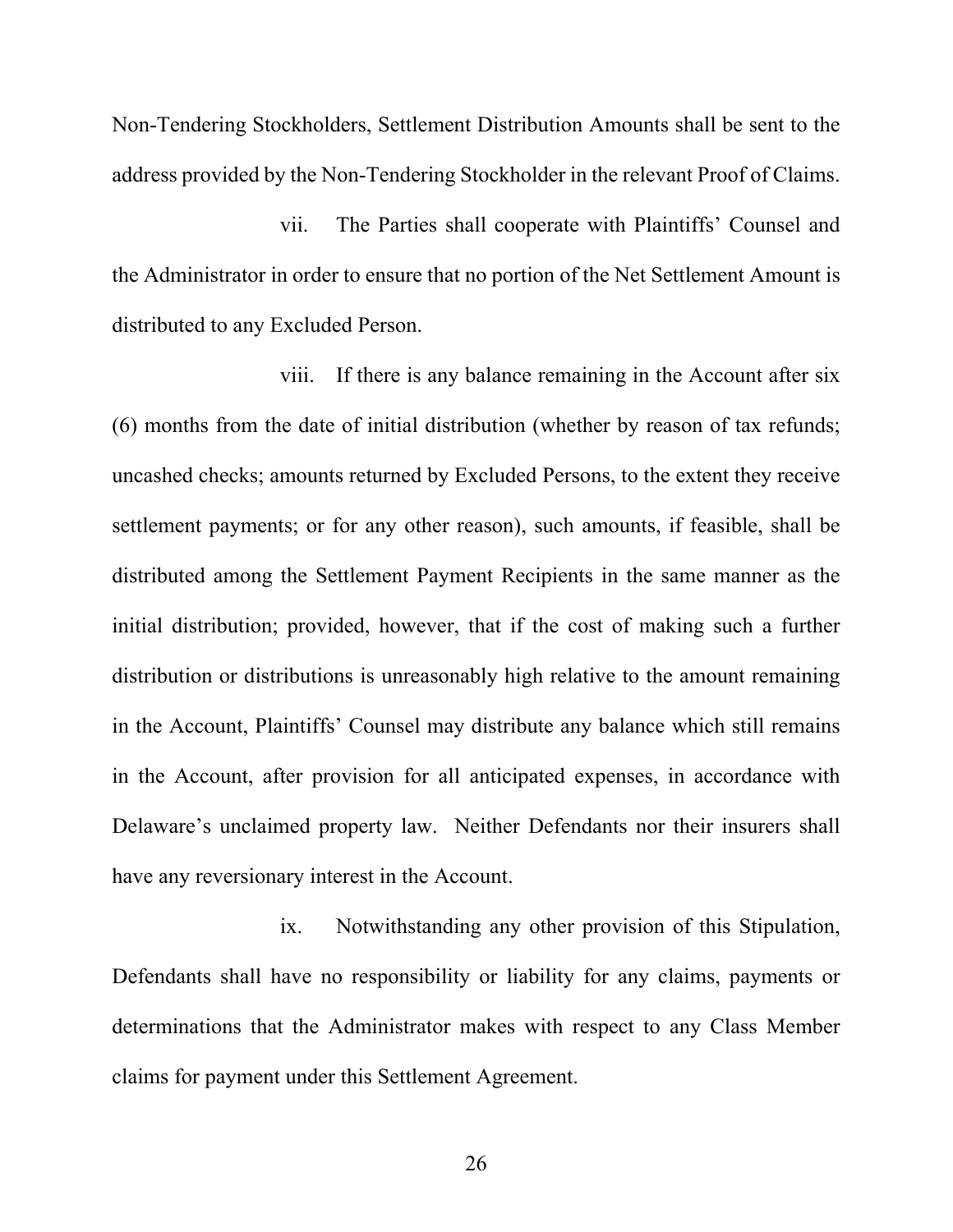#### c. Costs of Distribution and Reservation of Rights:

i. Plaintiffs or their designees shall pay out of the Account any and all costs associated with the allocation and distribution of the Net Settlement Amount.

ii. Defendants, their insurers, and the Released Defendant Parties shall have no responsibility for or liability relating to any aspect of the allocation or distribution of the Net Settlement Amount to Class Members or with respect to the administration of the Settlement Fund. No Class Member shall have any claim against any Plaintiff, Plaintiffs' Counsel, any Defendant, any of the Released Parties, or any of their counsel, insurers, or bankers based on distributions made substantially in accordance with this Settlement and/or orders of the Court. Defendants, their insurers and the Released Defendant Parties shall have no liability or responsibility whatsoever for the acts or omissions of Plaintiffs or Plaintiffs' Counsel or any of their agents with respect to (a) the administration of the Account or the Settlement Fund or (b) the distribution of the Net Settlement Amount.

## **CLASS CERTIFICATION**

3. Solely for purposes of the Settlement and for no other purpose, the Parties stipulate and agree that Plaintiffs will request that the Court provide in the Order and Final Judgment that the Class be certified for settlement purposes only pursuant to Delaware Court of Chancery Rules 23(a), 23(b)(1) and/or 23(b)(2) as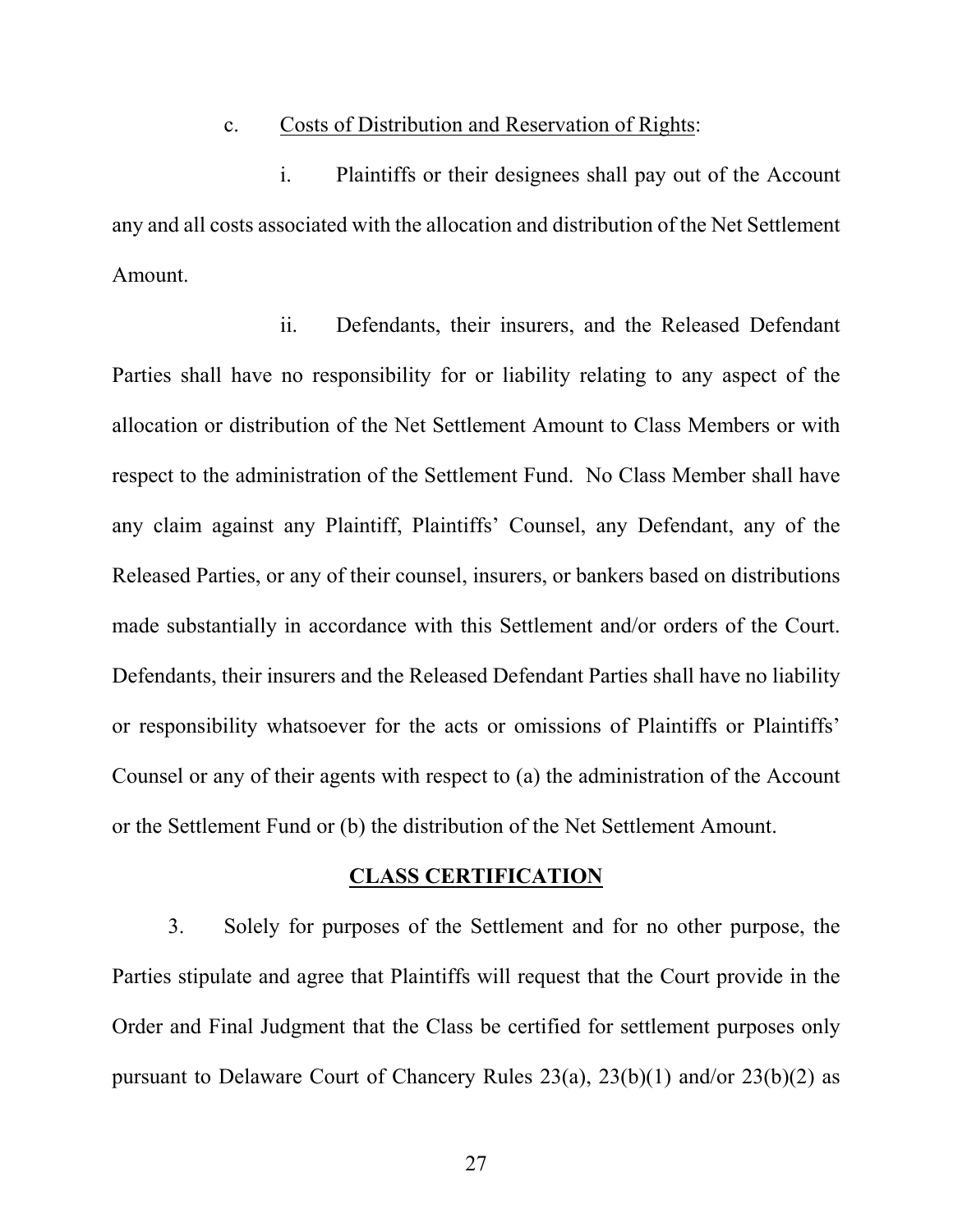described therein on a non-opt-out basis. In the event that this Settlement is cancelled or terminated in accordance with the terms hereof, Defendants reserve the right to oppose certification of any plaintiff class in future proceedings.

# **RELEASE OF CLAIMS**

4. The obligations incurred pursuant to this Stipulation are in consideration of: (i) the full and final disposition of the Action as against Defendants; and (ii) the Releases provided for herein.

5. The payment of the Settlement Amount having been agreed to and provided in consideration for the full and final settlement and dismissal with prejudice of the Action and the release of any and all Released Defendant Claims, no Defendant or other Released Defendant Party shall have any obligation to pay or bear any additional amounts, expenses, costs, damages, or fees to or for the benefit of Plaintiffs or any Class Member in connection with the Action, this Settlement or any Released Claims, including but not limited to attorneys' fees and expenses for any counsel to any Class Member in the Action, or any costs of notice or settlement administration or otherwise.

6. The Order and Final Judgment shall provide for the dismissal of the Action with prejudice, on the merits and without costs, except as provided herein.

7. As of the Effective Date, each Releasee shall release and forever discharge all Released Claims as against all other Releasees.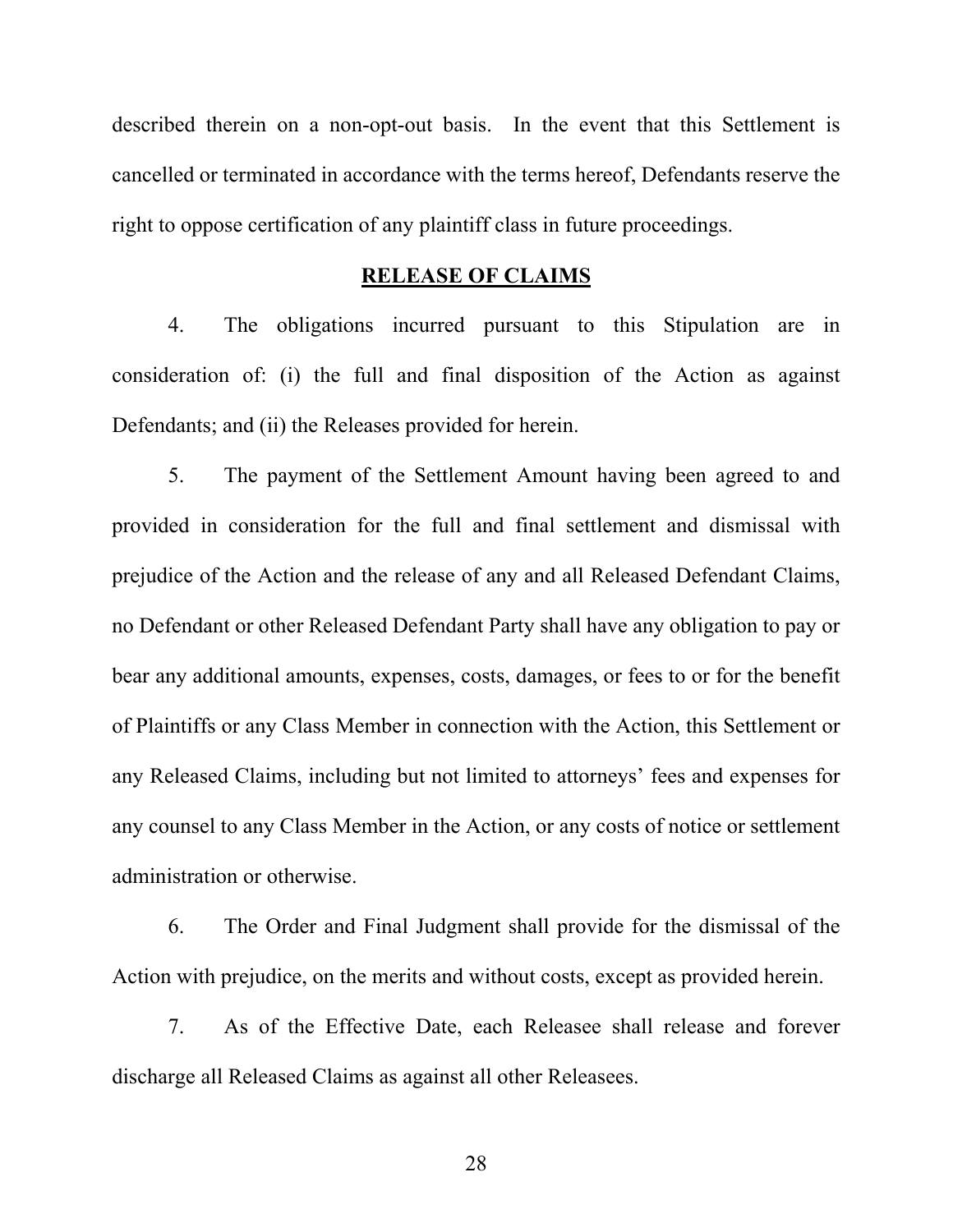8. As of the Effective Date, the Releasees shall be deemed to be released and forever discharged from all of the Released Claims.

9. Notwithstanding anything else herein to the contrary, nothing in the Judgment shall bar any action by any of the Parties to enforce or effectuate the terms of this Stipulation or the Judgment.

### **SUBMISSION OF SETTLEMENT TO THE COURT FOR APPROVAL**

10. As soon as practicable after this Stipulation has been executed, the Parties shall jointly apply to the Court for entry of an Order in the form attached hereto as Exhibit A (the "Scheduling Order"), providing for, among other things: (a) the dissemination to Class Members of the Notice of Pendency and Proposed Settlement of Class and Derivative Action (the "Notice") substantially in the form attached hereto as Exhibit B, and a Proof of Claim substantially in the form attached hereto as Exhibit C; and (b) the scheduling of the Settlement Hearing to consider (i) the Settlement, (ii) the joint request of the Parties that the Order and Final Judgment be entered substantially in the form attached hereto as Exhibit D, (iii) Class Certification on the terms described in Paragraph 3 hereof, (iv) the Fee and Expense Application (as defined herein), and (v) any objections to any of the foregoing; and (c) an injunction against the prosecution of any of the Released Claims, pending further order of the Court.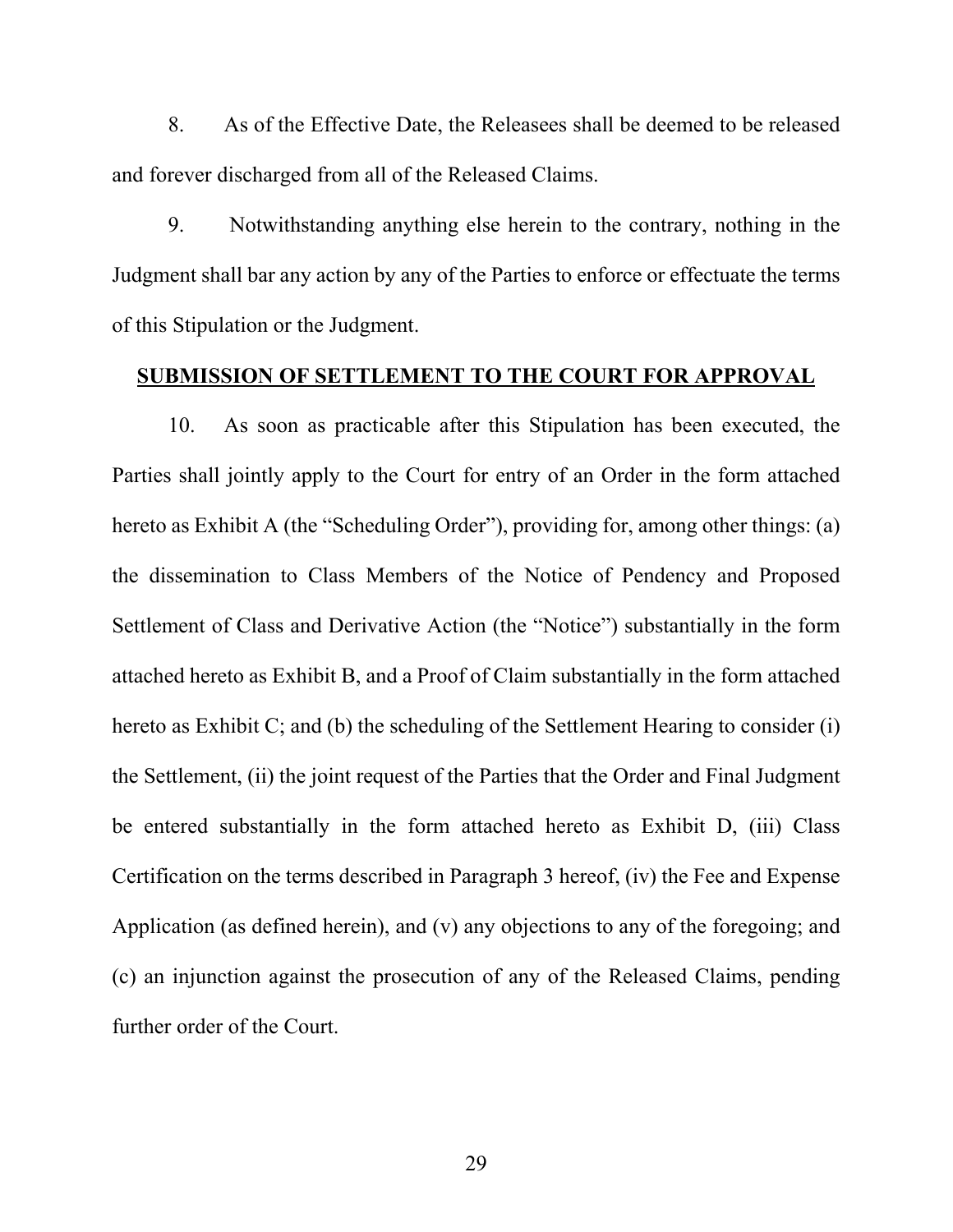11. Plaintiffs shall be responsible for providing notice of the Settlement to the Class. Defendants shall cooperate with Plaintiffs toward Plaintiffs' obligation for providing notice, including, but not limited to, by providing, to the extent reasonably available to Defendants, a list of Company stockholders used for the distribution of the Company's Solicitation Statements and a list of Company stockholders as of the closing of the Tender Offer. All costs and expenses of providing notice, as well as all other Administrative Costs, shall be paid from the Account, and no Defendant or Released Defendant Party shall have any responsibility for such costs and expenses other than the obligation to fund the Account as provided for herein. Plaintiffs, Plaintiffs' Counsel, or their designees may pay from the Settlement Fund, without further approval from Defendants or further order of the Court, all Administrative Costs actually and reasonably incurred and paid or payable. Notice shall be provided in accordance with the Scheduling Order.

12. Plaintiffs' Counsel and/or the Administrator retained by them for purposes of providing notice of the Settlement to the Class shall file with the Court an appropriate declaration or affidavit with respect to the preparation and dissemination of the Notice. Such declaration or affidavit shall be filed in accordance with the Scheduling Order.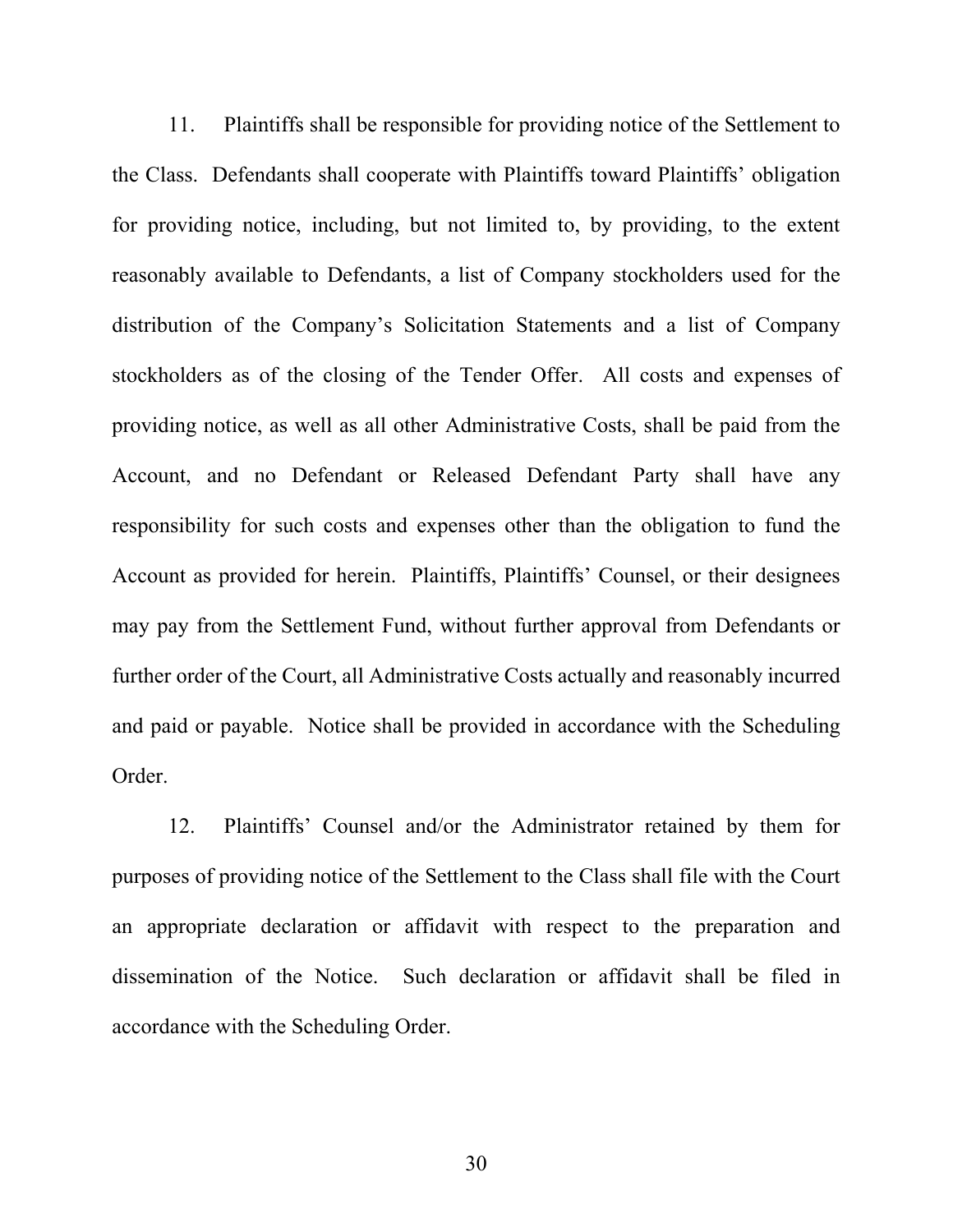13. At the Settlement Hearing, the Parties shall jointly request that the Order and Final Judgment be entered substantially in the form attached hereto as Exhibit D.

# **CONDITIONS OF SETTLEMENT**

14. This Stipulation is expressly conditioned on and subject to each of the following conditions and, except as provided in Paragraph 22, shall be cancelled and terminated if:

(a) The Court fails to enter the Scheduling Order substantially in the form attached hereto as Exhibit A;

(b) The Court fails to enter the Order and Final Judgment substantially in the form attached hereto as Exhibit D or makes any material modification thereto (as addressed in Paragraph 22 below); or

(c) The Order and Final Judgment fails to become Final.

### **ATTORNEYS' FEES AND EXPENSES**

15. Plaintiffs' Counsel intends to petition the Court for an award of attorneys' fees in an aggregate amount of up to \$1,850,000.00, inclusive of expenses incurred in connection with the prosecution of the Action (the "Fee Application").

16. The Parties acknowledge and agree that the Fee Application shall be paid solely from the Settlement Amount. No petition for attorneys' fees and expenses other than the Fee Application shall be filed by or on behalf of Plaintiffs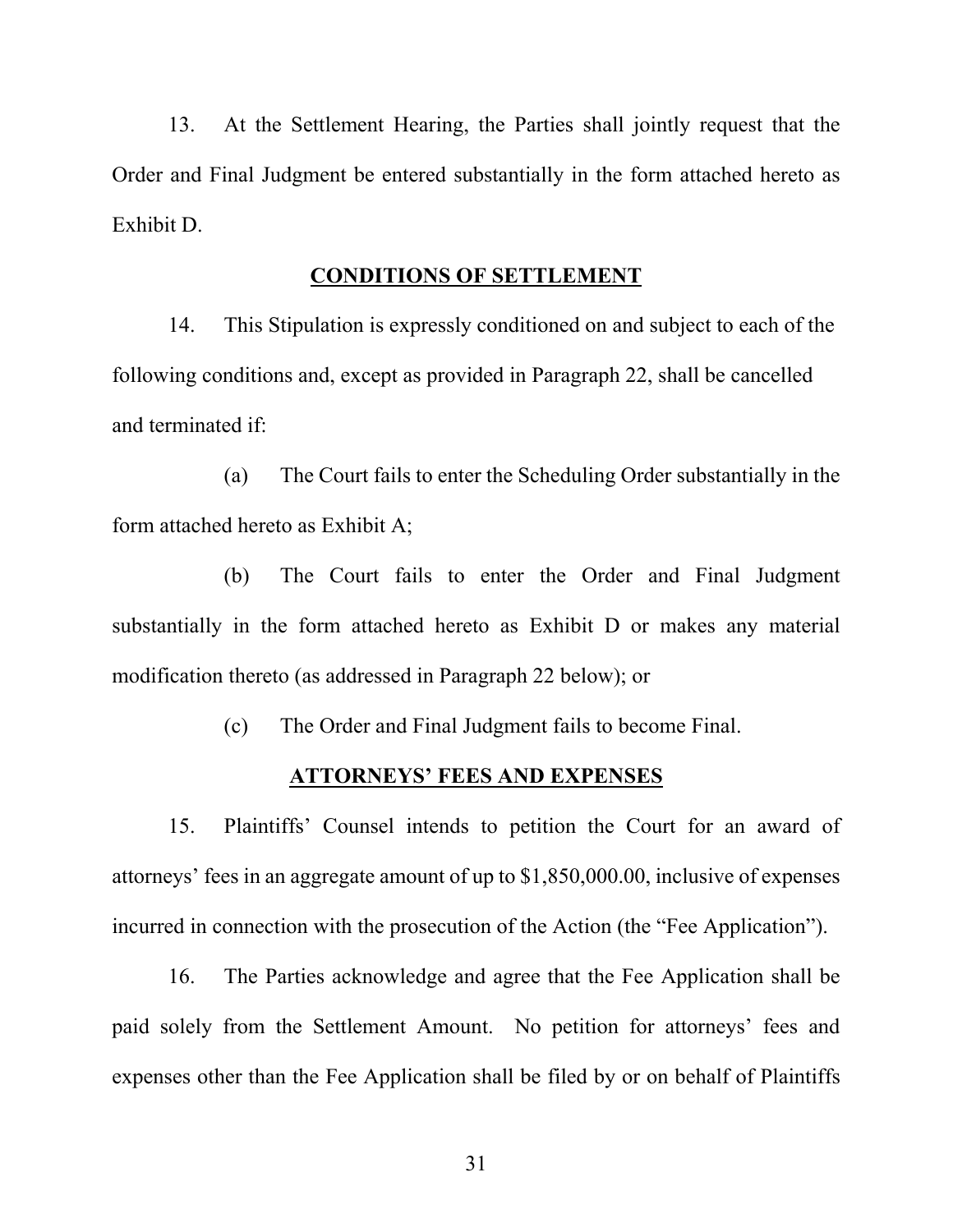and Plaintiffs' Counsel. The Parties shall cooperate in opposing any other petition filed in this Court for an award of attorneys' fees or reimbursement of expenses in connection with any other litigation concerning or relating to the Tender Offer or Transactions.

17. Upon the occurrence of both (and, for the avoidance of doubt, after the later of) (a) the Effective Date, and (b) the Final Approval of the Fee Application, the escrow agent selected by Plaintiffs' Counsel shall thereafter promptly, and in any event within ten (10) business days, disburse from the Account to Plaintiffs' Counsel an amount equal to the Fee and Expense Award.

18. Final resolution by the Court of the Fee Application shall not be a precondition to the Settlement or the dismissal of the Action in accordance with the Settlement and this Settlement Agreement, and the Fee Application may be considered separately from the Settlement. Neither any failure of the Court or any other court (including any appellate court) to approve the Fee Application in whole or in part, nor any other reduction, modification, or reversal of the Fee and Expense Award or failure of such order to become Final, shall have any impact on the effectiveness of the Settlement, provide any of the Parties with the right to terminate the Settlement or this Settlement Agreement, or affect or delay the binding effect or finality of the Order and Final Judgment and the release of the Released Claims.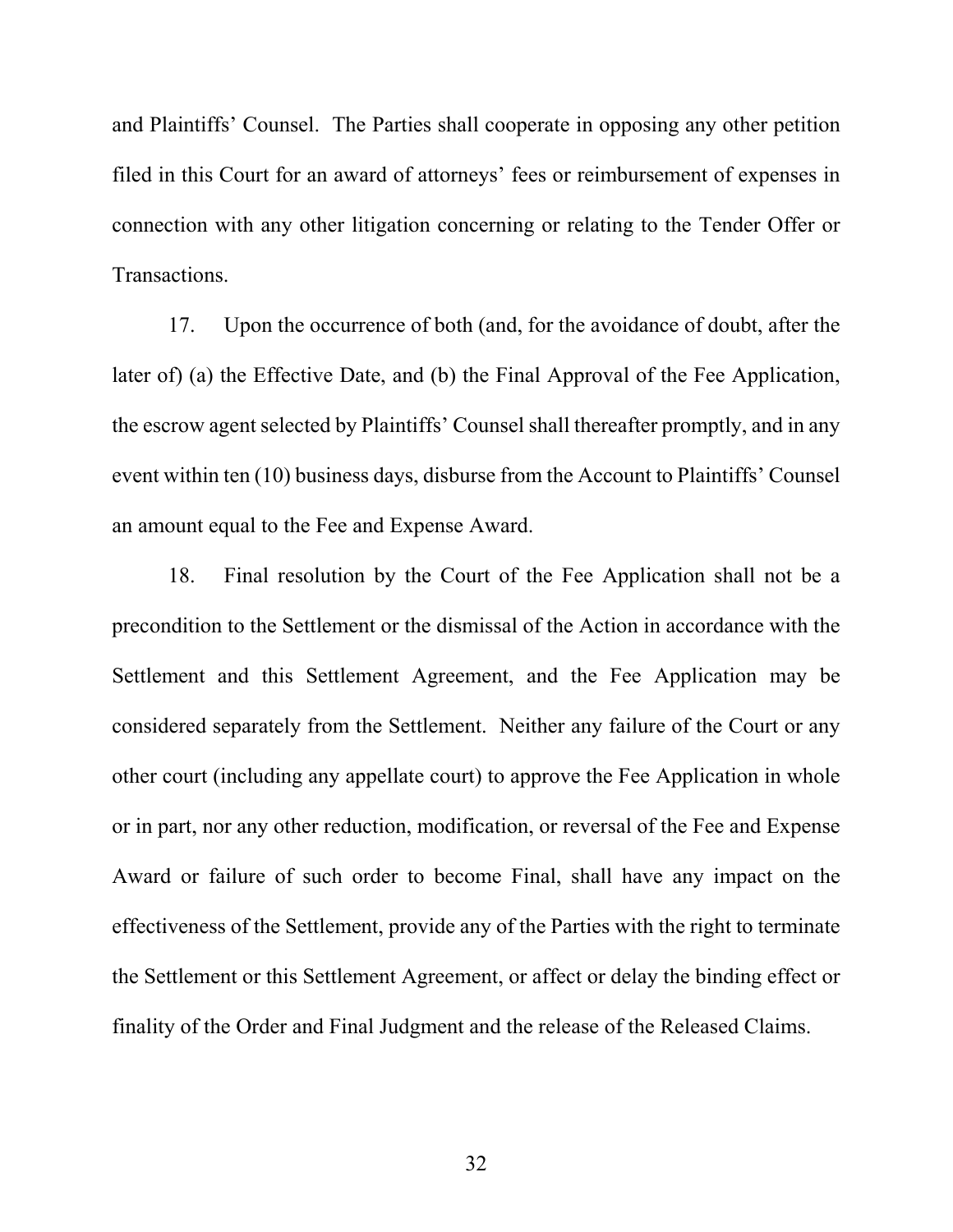19. Plaintiffs' Counsel warrants that no portion of any Fee and Expense Award shall be paid to Plaintiffs or any Class Member except as approved by the Court.

# **STAY PENDING FINALITY OF SETTLEMENT**

20. The Parties hereby agree to stay the proceedings in the Action and to file no further actions against the Releasees asserting any Released Claims, other than those incident to the Settlement itself, pending the occurrence of the Effective Date. The Parties' respective deadlines to respond to any filed or served pleadings or discovery requests are extended indefinitely. If, before the occurrence of the Effective Date, any action was or is filed in any court asserting, directly or indirectly, any Released Claims or otherwise challenging the Settlement, the Parties agree to use their reasonable best efforts (including but not limited to filing and prosecuting motions in any such court) to prevent, stay or seek dismissal of any such action, and to oppose entry of any interim or final relief in favor of any Class Member in any such action against any of the Releasees.

21. The Parties will request the Court to order (in the Scheduling Order) that, pending the Effective Date, the Parties and any and all Class Members are barred and enjoined from commencing, maintaining, prosecuting, instigating or in any way participating in the commencement, continuation, or prosecution of any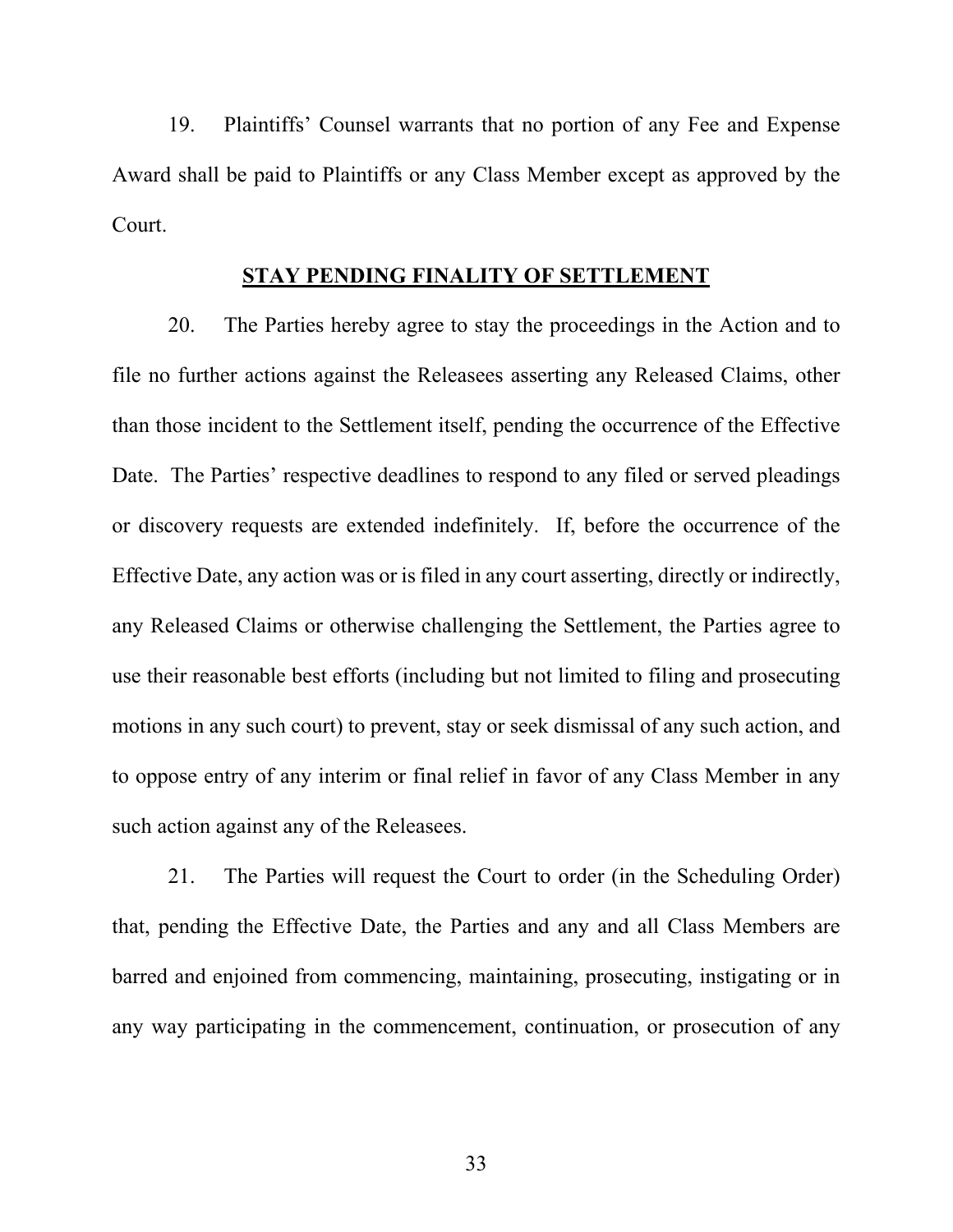action asserting any Released Claims, either directly, representatively, derivatively, or in any other capacity, against any of the Released Parties.

# **EFFECT OF DISAPPROVAL, CANCELLATION, OR TERMINATION**

22. If (a) the Court does not enter the Order and Final Judgment substantially in the form attached hereto as Exhibit D or makes any material modification thereto, (b) the Court enters the Order and Final Judgment substantially in the form attached hereto as Exhibit D but on or following appellate review the Order and Final Judgment is modified or reversed in any material respect, or (c) any of the other conditions of Paragraph 14 are not satisfied, this Stipulation shall be cancelled and terminated unless, within ten (10) business days after receipt of such ruling or notice of such event, counsel for each of the Parties to this Stipulation agrees in writing with counsel for the other Parties hereto to proceed with this Stipulation and the Settlement, including only with such modifications, if any, as to which all Parties in their sole judgment and discretion may agree in writing. For purposes of this Paragraph, an intent to proceed shall not be valid unless it is expressed in a signed writing. Notwithstanding the foregoing, none of the following modifications shall be deemed a material modification of the Order and Final Judgment or this Stipulation: (a) a modification or a reversal on appeal of the amount of fees, costs or expenses awarded by the Court to Plaintiffs' Counsel in the Action, (b) a non-material modification to the plan of allocation or distribution of the Net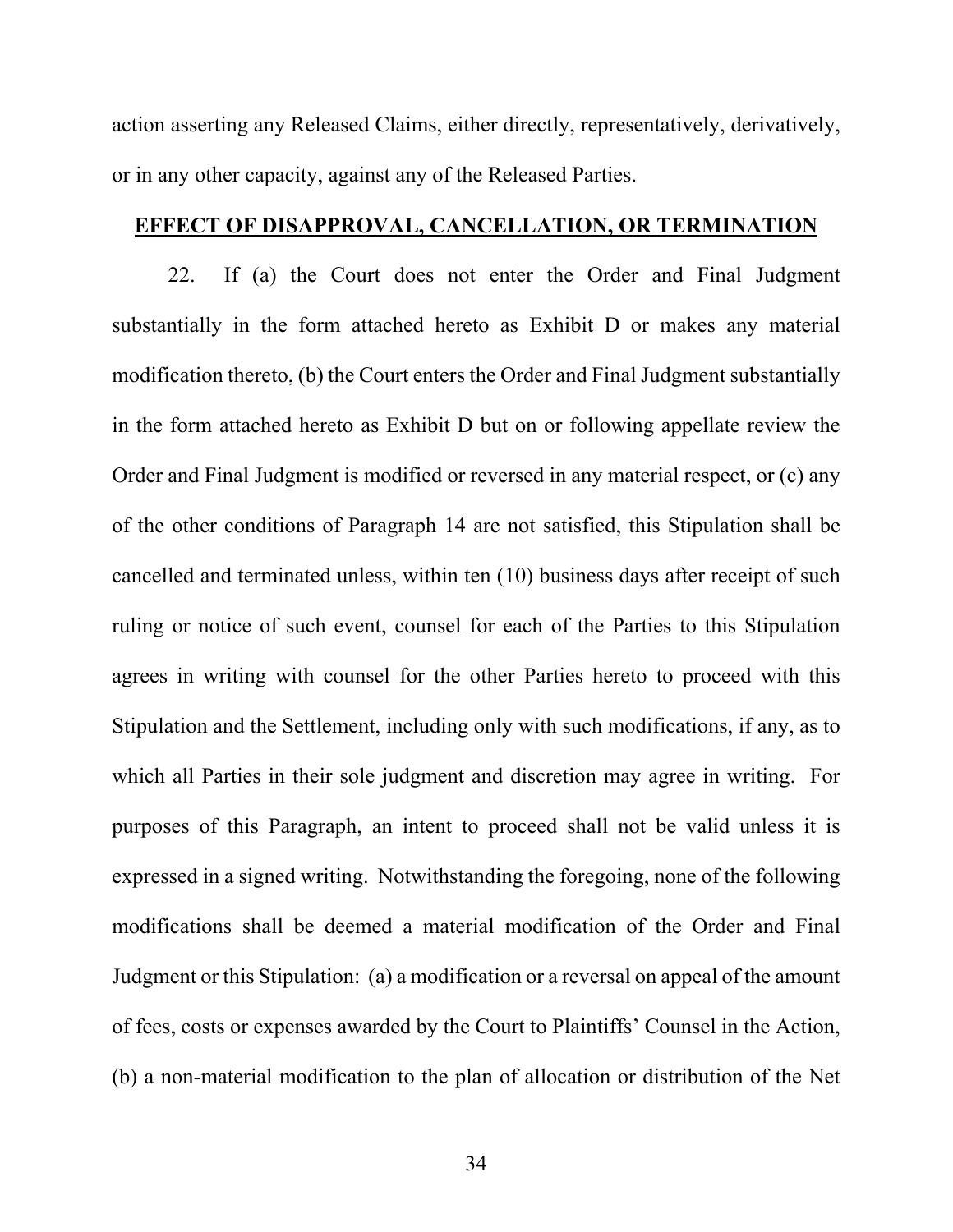Settlement Amount to the Settlement Payment Recipients, (c) a non-material modification of the definition of the Settlement Payment Recipients, or (d) a nonmaterial modification to the definition of Excluded Persons.

23. If this Stipulation is cancelled or terminated in accordance with the terms hereof, all of the Parties to this Stipulation shall be deemed to have reverted to their respective litigation status immediately prior to the execution of this Stipulation and shall proceed in all respects as if the Stipulation had not been executed and the related orders had not been entered, and in that event all of their respective claims and defenses as to any issue in the Action shall be preserved without prejudice in any way. Furthermore, in the event of such termination, Plaintiffs and Plaintiffs' Counsel agree that neither this Stipulation, nor any statements made in connection with the negotiation of this Stipulation, may be introduced or used for any purpose, or entitle any Party to recover any fees, costs or expenses incurred, in connection with the Action or any other litigation or judicial proceeding. Notwithstanding the foregoing, Defendants shall have no right to recover any portion of the Administrative Costs that has already been spent on providing notice or otherwise administering the Settlement, in the event that this Stipulation is cancelled or terminated in accordance with the terms hereof; but any portion of the Administrative Costs that has not already been spent on notice costs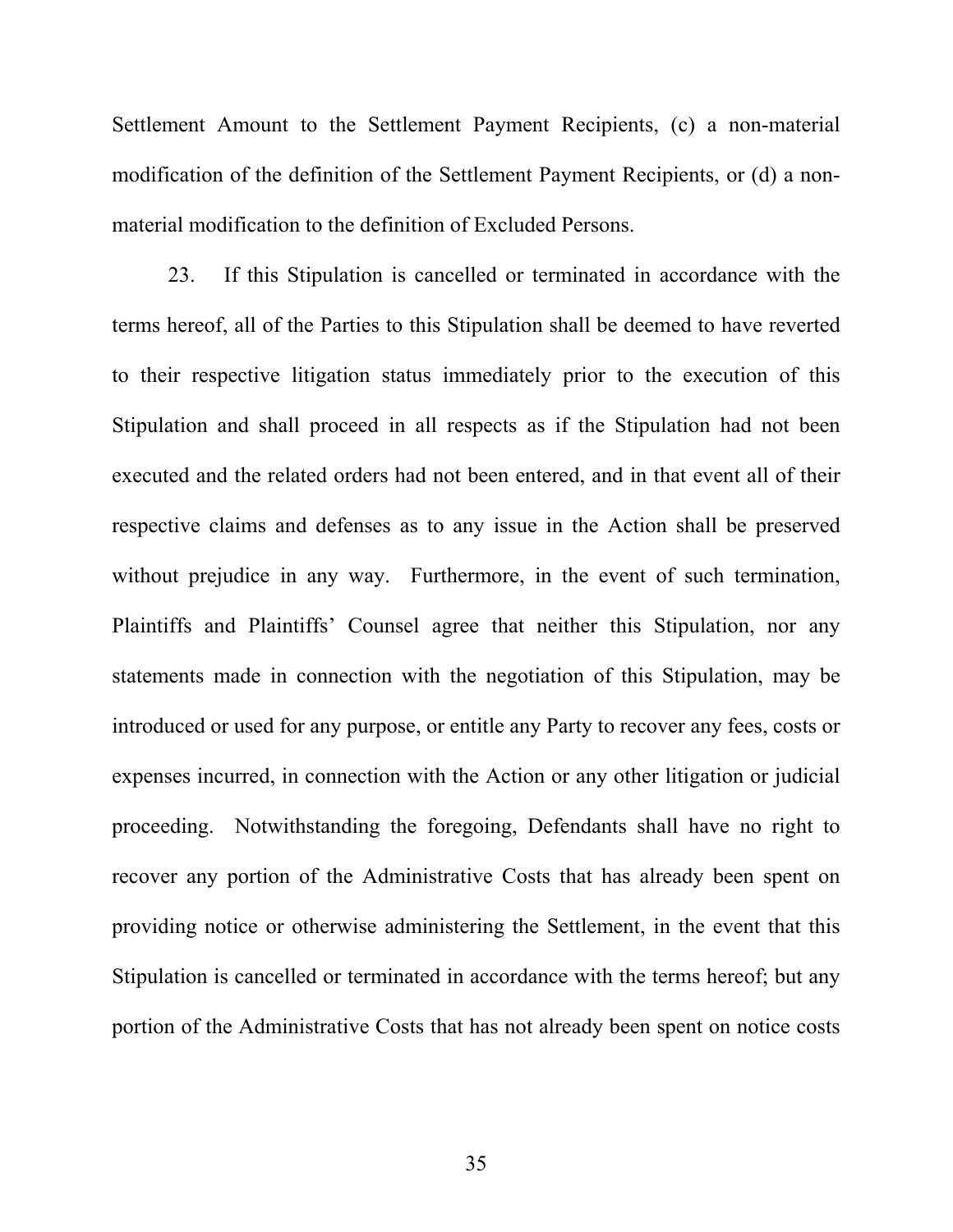at the time of such cancellation or termination shall be returned promptly to Defendants.

# **MISCELLANEOUS PROVISIONS**

24. All of the exhibits attached hereto are hereby incorporated by reference as though fully set forth herein. Notwithstanding the foregoing, in the event that there exists a conflict or inconsistency between the terms of this Stipulation and the terms of any exhibit attached hereto, the terms of the Stipulation shall prevail.

25. This Stipulation may not be amended, changed, waived, discharged, or terminated (except as explicitly provided herein), in whole or in part, except by an instrument in writing signed by the Party (or its successor) against whom enforcement of such amendment, change, waiver, discharge, or termination is sought.

26. The Parties represent and agree that the terms of the Settlement were negotiated at arm's length and in good faith by the Parties, and reflect a settlement that was reached voluntarily based upon adequate information and sufficient discovery and after consultation with experienced legal counsel.

27. If any deadline set forth in this Stipulation or the Exhibits thereto falls on a Saturday, Sunday or legal holiday, that deadline will be continued to the next business day.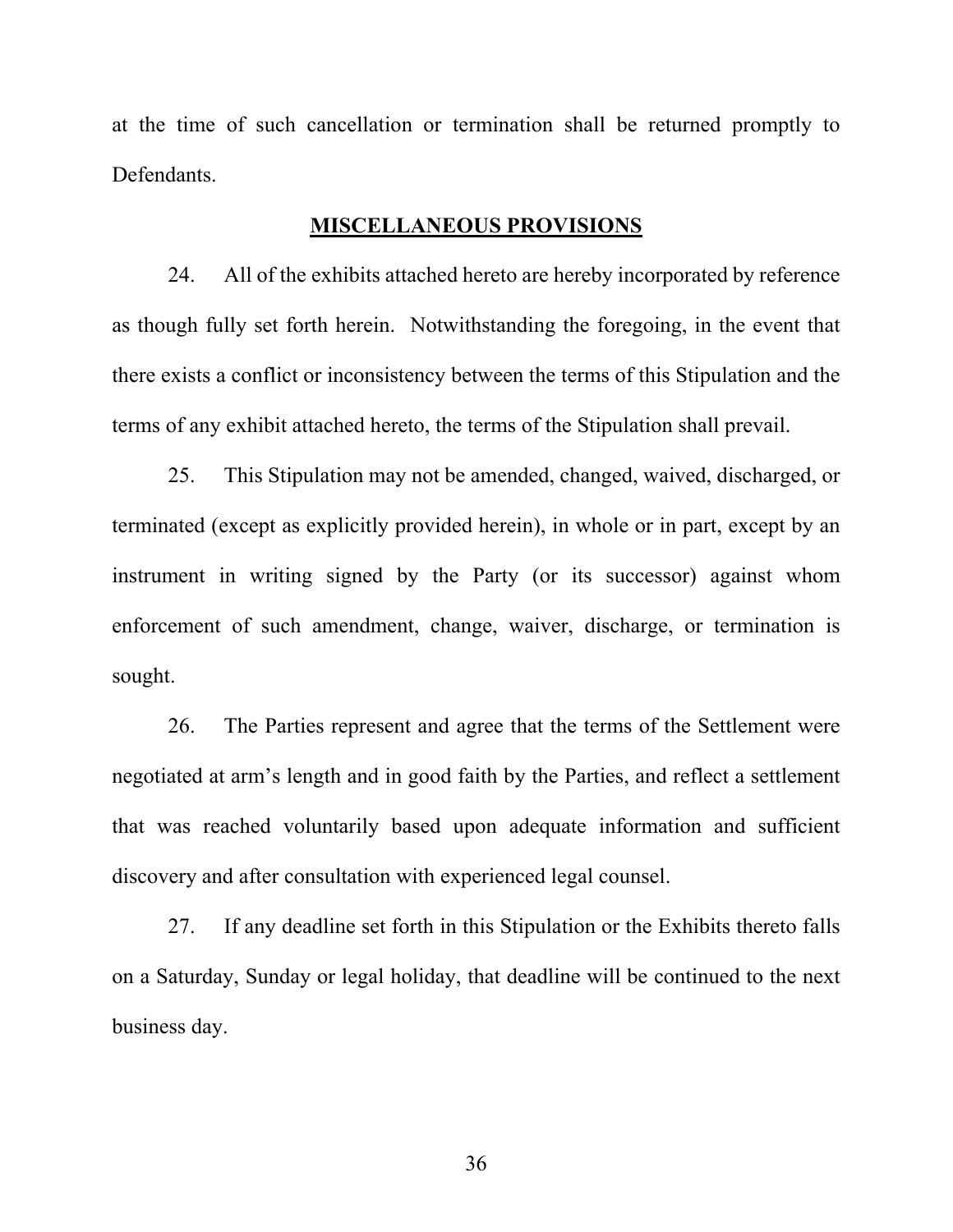28. The headings in this Stipulation are solely for the convenience of the Parties and shall not be deemed to be a part of this Stipulation and shall not be considered in construing or interpreting this Stipulation.

29. Defendants warrant that, as to the payments made or to be made by or on behalf of them, at the time of entering into this Stipulation and at the time of such payment, to their knowledge any persons or entities contributing to the payment of the Settlement Amount, was not insolvent, nor will the payment required to be made render them insolvent, within the meaning of and/or for the purposes of the United States Bankruptcy Code, including §§ 101 and 547 thereof.

30. In the event of the entry of a final order of a court of competent jurisdiction determining the transfer of money to the Settlement Fund or any portion thereof by or on behalf of Defendants to be a preference, voidable transfer, fraudulent transfer or similar transaction and any portion thereof is required to be returned, and such amount is not promptly deposited into the Settlement Fund by others, then, if Plaintiffs notify Defendants in writing of their election of the following, then Plaintiffs and Defendants shall jointly move the Court to vacate and set aside the Releases given and the Judgment entered in favor of Defendant and the other Releasees pursuant to this Stipulation, in which event the Releases and Order and Final Judgment shall be null and void, and the Parties shall be restored to their respective positions in the litigation as provided in ¶ 23 above and any cash amounts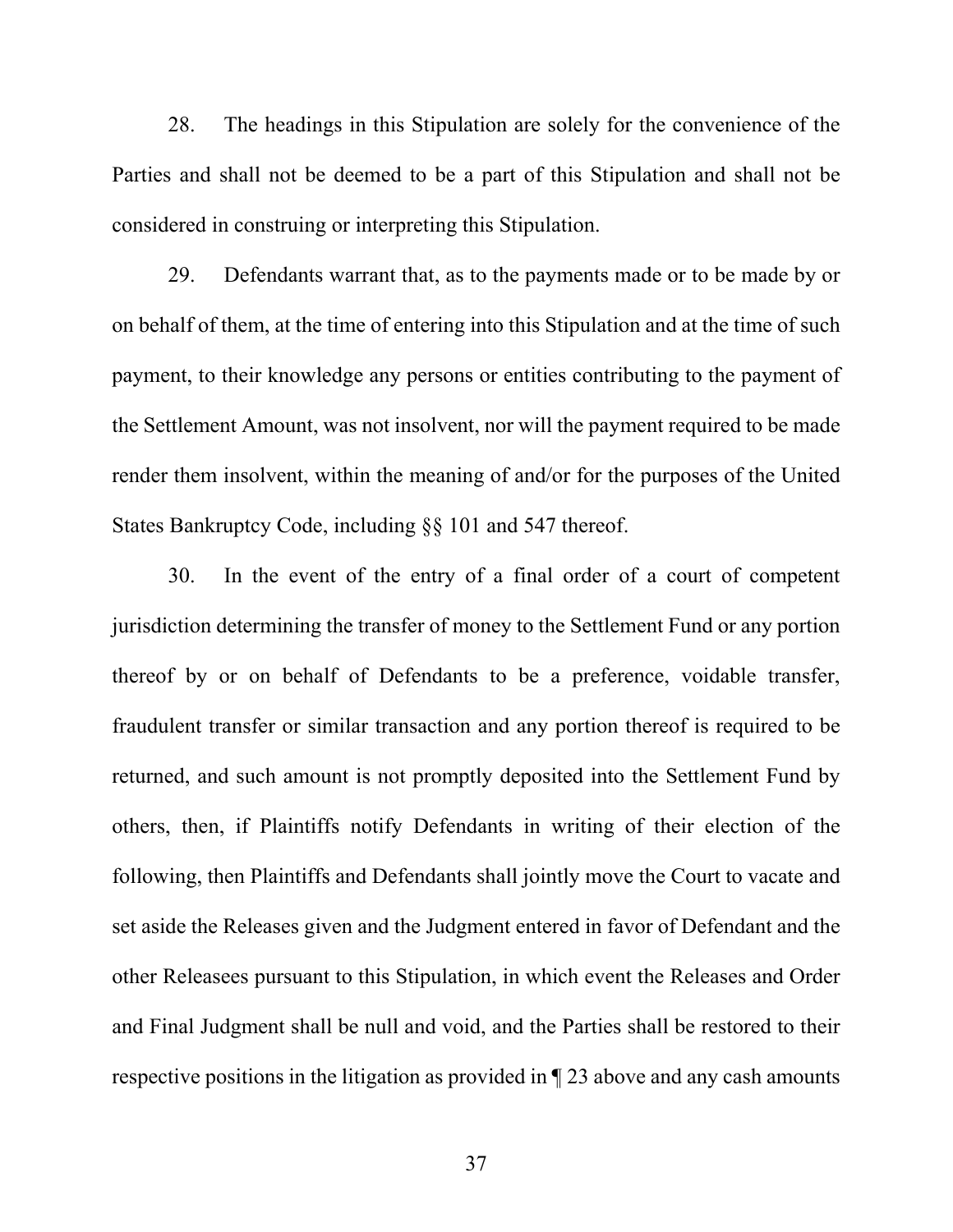in the Settlement Fund (less any Taxes paid, due or owing with respect to the Settlement Fund and less any Administrative Costs actually incurred, paid or payable) shall be returned to Defendants as provided in ¶ 23.

31. The Parties intend this Stipulation and the Settlement to be a final and complete resolution of all disputes asserted or which could have been asserted by the Released Plaintiff Parties against the Released Defendant Parties with respect to the Released Plaintiff Claims, or by the Released Defendant Parties against the Released Plaintiff Parties with respect to the Released Defendant Claims. Accordingly, Plaintiffs and Plaintiffs' Counsel and Defendants and their counsel agree not to assert in any forum that this Action was brought by Plaintiffs or defended by Defendants in bad faith or without a reasonable basis. The Parties agree that the amounts paid and the other terms of the Settlement were negotiated at arm's length and in good faith by the Parties, and reflect the Settlement that was reached voluntarily after extensive negotiations and consultation with experienced legal counsel, who were fully competent to assess the strengths and weaknesses of their respective clients' claims or defenses.

32. While retaining their right to deny that the claims asserted in the Action were meritorious, Defendants and their counsel, in any statement made to any media representative (whether or not for attribution) will not assert that the Action was commenced or prosecuted in bad faith, nor will they deny that the Action was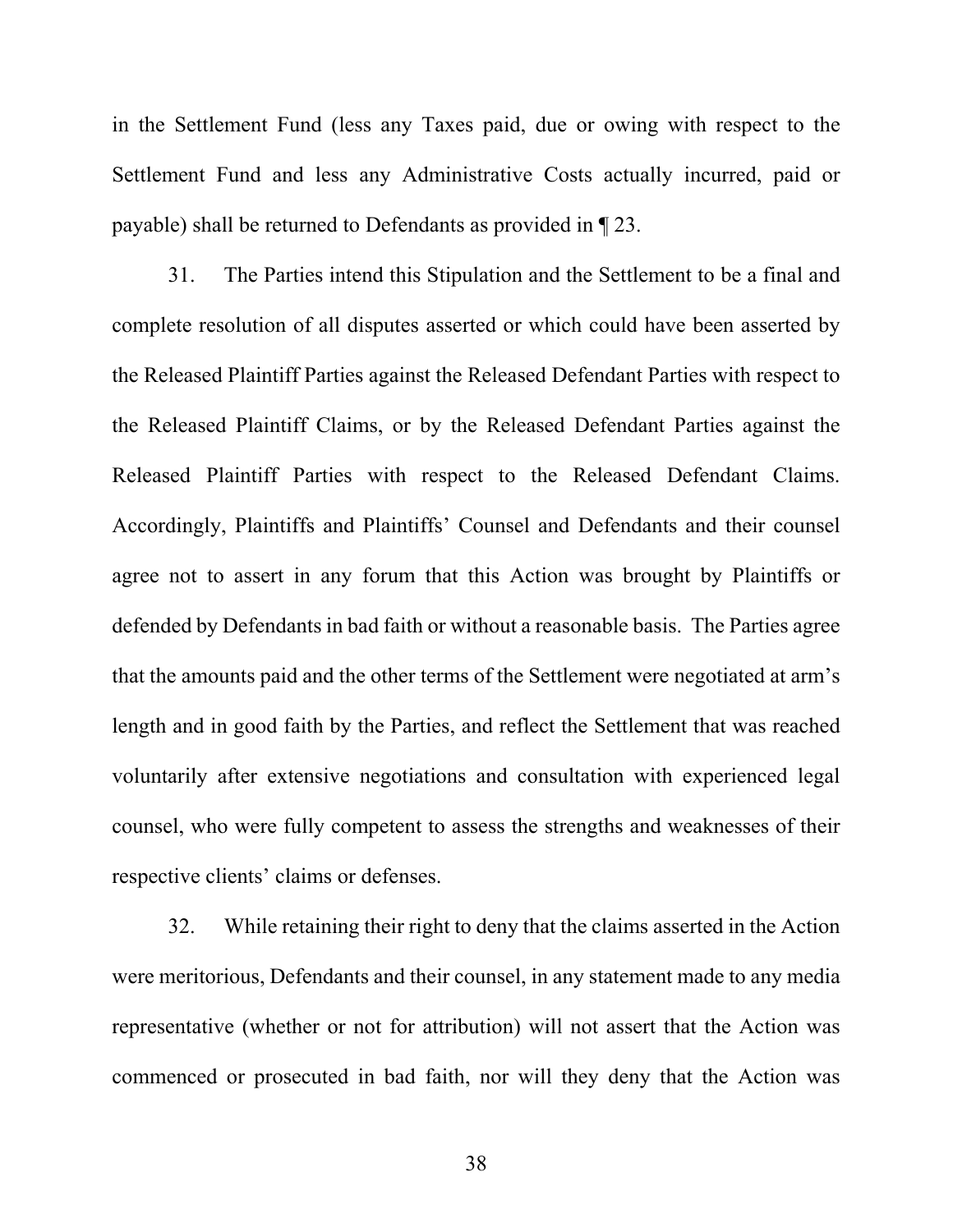commenced and prosecuted in good faith and is being settled voluntarily after consultation with competent legal counsel. In all events, Plaintiffs and Plaintiffs' Counsel and Defendants and their counsel shall not make any accusations of wrongful or actionable conduct by any Party concerning the prosecution, defense, or resolution of the Action, and shall not otherwise suggest that the Settlement constitutes an admission of any claim or defense alleged.

33. The terms of the Settlement, as reflected in this Stipulation, may not be modified or amended, nor may any of its provisions be waived except by a writing signed on behalf of both Plaintiffs and Defendants (or their successors-in-interest).

34. The administration and consummation of the Settlement as embodied in this Stipulation shall be under the authority of the Court, and the Court shall retain jurisdiction for the purpose of entering orders providing for a Fee and Expense Award and enforcing the terms of this Stipulation, including the distribution of the Net Settlement Amount to Class Members.

35. The waiver by one Party of any breach of this Stipulation by any other Party shall not be deemed a waiver of any other prior or subsequent breach of this Stipulation.

36. This Stipulation and its exhibits constitute the entire agreement among the Parties concerning the Settlement and this Stipulation and its exhibits. All Parties acknowledge that no other agreements, representations, warranties, or inducements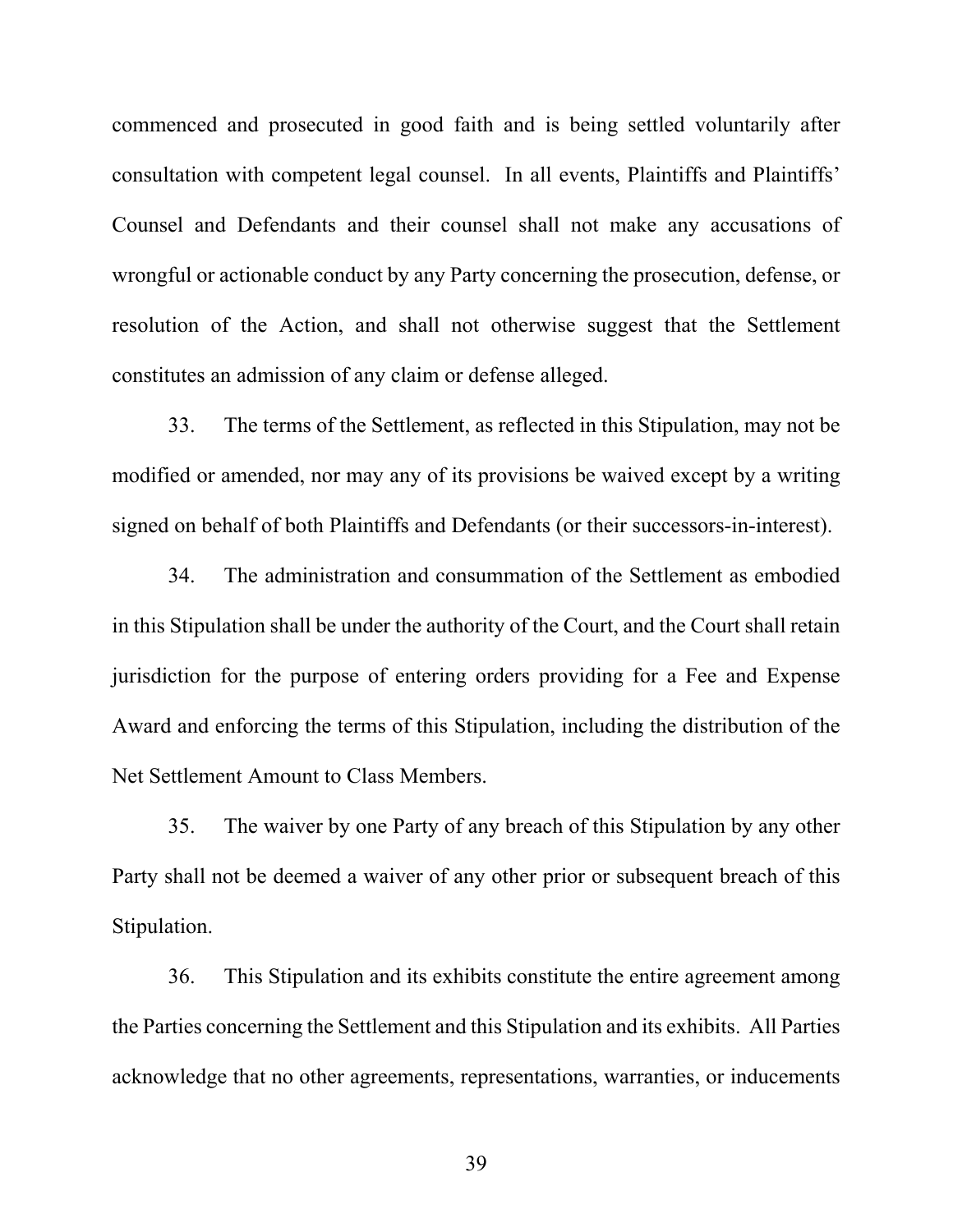have been made by any Party hereto concerning this Stipulation or its exhibits other than those contained and memorialized in such documents.

37. This Stipulation may be executed in one or more counterparts, including by signature transmitted via facsimile, or by a .pdf/.tif image of the signature transmitted via email. All executed counterparts and each of them shall be deemed to be one and the same instrument.

38. This Stipulation shall be binding upon and inure to the benefit of the successors and assigns of the Parties, including any and all Releasees and any corporation, partnership, or other entity into or with which any Party hereto may merge, consolidate or reorganize.

39. The construction, interpretation, operation, effect and validity of this Stipulation and all documents necessary to effectuate it shall be governed by the internal laws of the State of Delaware without regard to conflicts of laws.

40. Any action arising under or to enforce this Stipulation or any portion thereof shall be commenced and maintained only in the Court.

41. This Stipulation shall not be construed more strictly against one Party than another merely by virtue of the fact that it, or any part of it, may have been prepared by counsel for one of the Parties, it being recognized that it is the result of arm's-length negotiations between the Parties and that all Parties have contributed substantially and materially to the preparation of this Stipulation.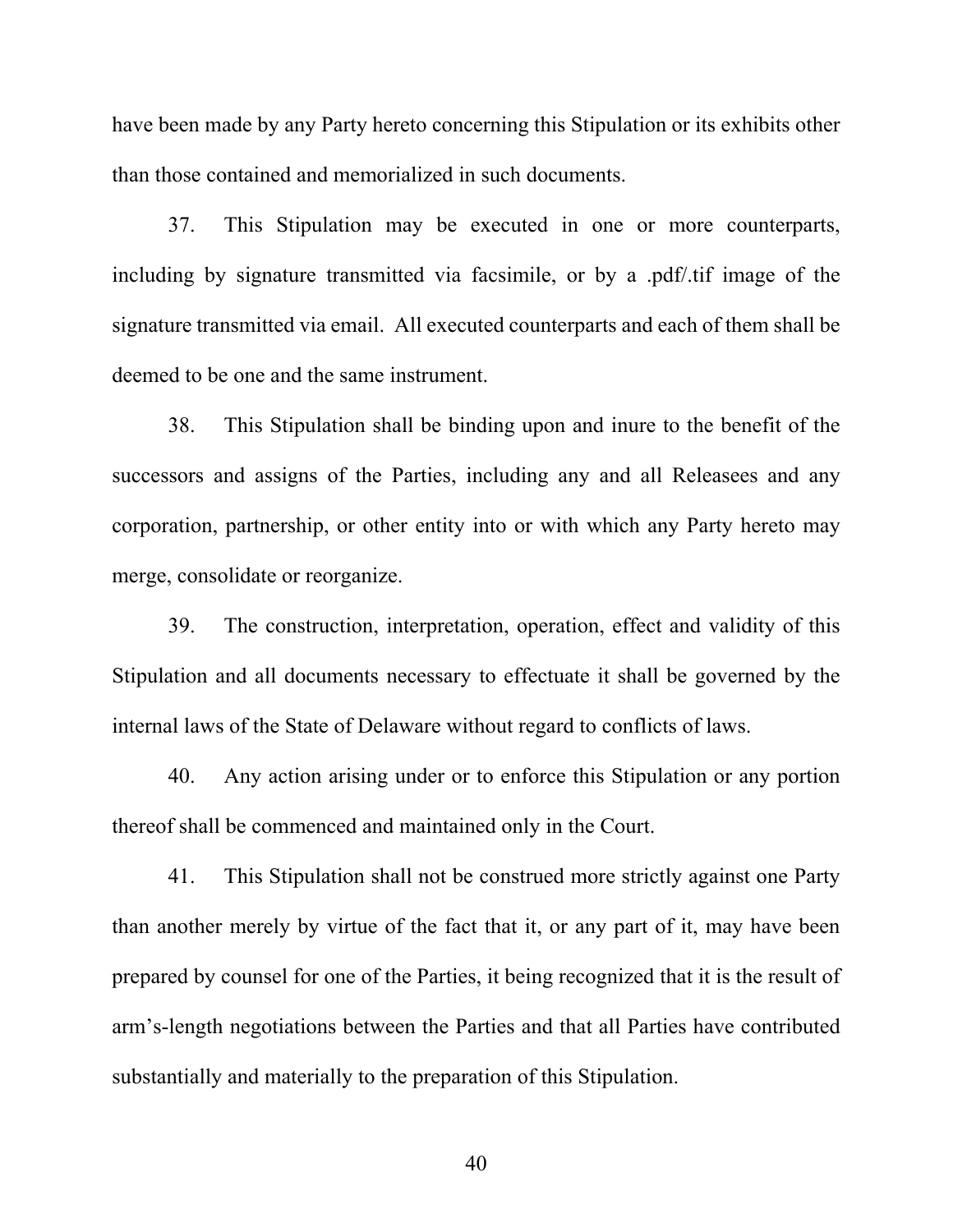42. All counsel and all other persons executing this Stipulation and any of the exhibits hereto, or any related Settlement documents, warrant and represent that they have the full authority to do so and that they have the authority to take appropriate action required or permitted to be taken pursuant to the Stipulation to effectuate its terms.

43. Plaintiffs' Counsel and Defendants' counsel agree to cooperate fully with one another in seeking Court approval of the Scheduling Order and the Settlement, as embodied in this Stipulation, and to use best efforts to promptly agree upon and execute all such other documentation as may be reasonably required to obtain final approval by the Court of the Settlement.

44. If any Party is required to give notice to another Party under this Stipulation, such notice shall be in writing and shall be deemed to have been duly given upon email transmission, with confirmation of receipt. Notice shall be provided as follows:

| If to Plaintiffs:        | <b>GRANT &amp; EISENHOFER P.A.</b> |
|--------------------------|------------------------------------|
|                          | Attn: Kimberly Evans, Esq.         |
|                          | 123 Justison Street                |
|                          | Wilmington, Delaware 19801         |
|                          | Telephone: (302) 622-7000          |
|                          | Email: kevans@gelaw.com            |
|                          |                                    |
| If to the Company or     | <b>ABRAMS &amp; BAYLISS LLP</b>    |
| the Director Defendants: | Attn: A. Thompson Bayliss, Esq.    |
|                          | 20 Montchanin Road, Suite 200      |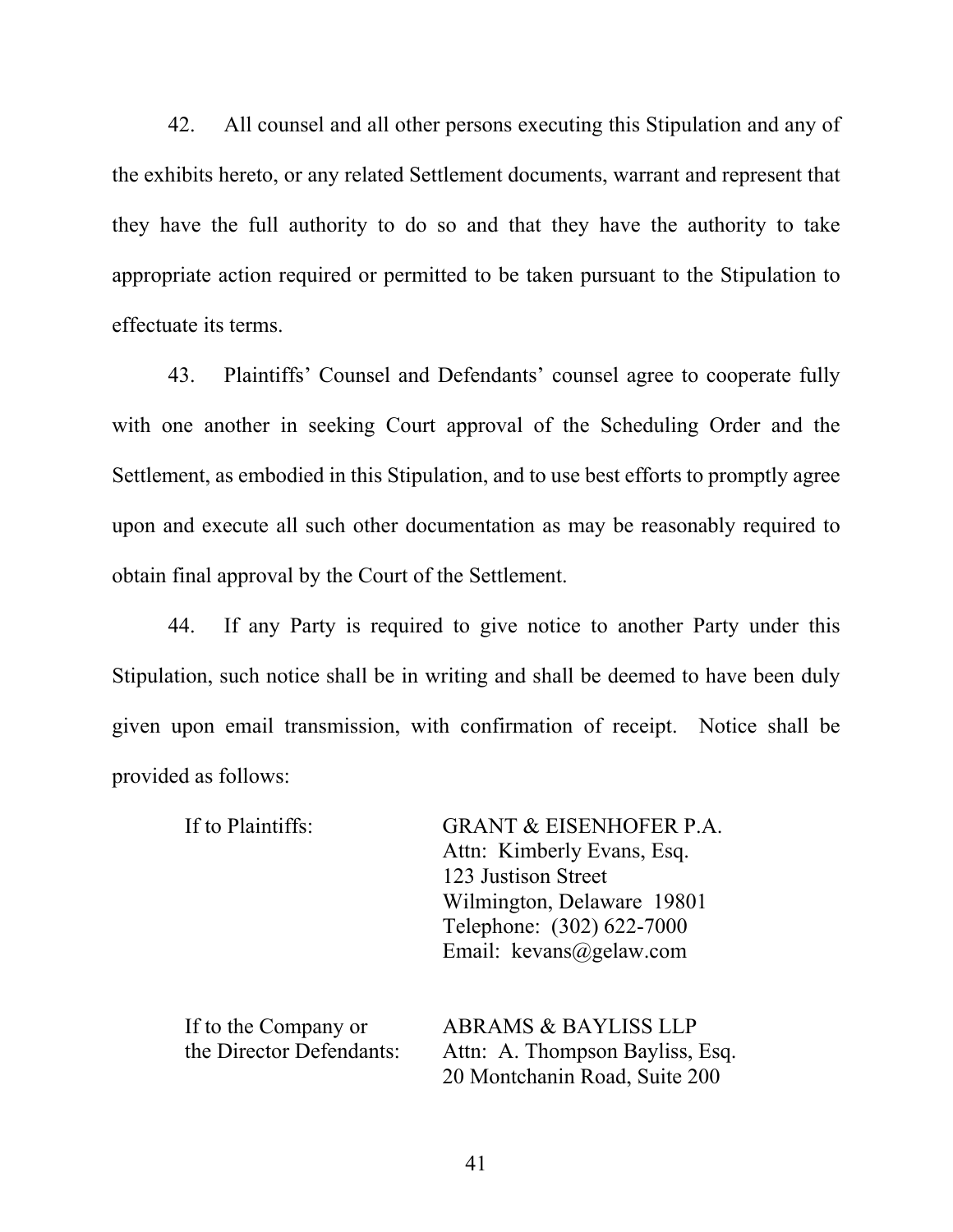|                                                      | Wilmington, Delaware 19807<br>Telephone: (302) 778-1000<br>Email: bayliss@abramsbayliss.com                                                                                            |
|------------------------------------------------------|----------------------------------------------------------------------------------------------------------------------------------------------------------------------------------------|
| If to Vintage or<br>Kahn Capital<br>Management, LLC: | WILLKIE FARR & GALLAGHER LLP<br>Attn: Tariq Mundiya, Esq.<br>787 Seventh Avenue<br>New York, NY 10019-6099<br>Telephone: (212) 728-8565<br>Email: tmundiya@willkie.com                 |
| If to B. Riley:                                      | RICHARDS, LAYTON & FINGER P.A.<br>Attn: Russell C. Silberglied, Esq.<br>920 North King Street<br>Wilmington, Delaware 19801<br>Telephone: (302) 651-7545<br>Email: silberglied@rlf.com |

45. Except as otherwise provided herein, each Party shall bear its own costs.

46. Whether or not the Stipulation is approved by the Court and whether or not the Stipulation is consummated, or the Effective Date occurs, the Parties and their counsel shall use their best efforts to keep all negotiations, discussions, acts performed, agreements, drafts, documents signed and proceedings in connection with the Stipulation confidential.

47. All agreements made and orders entered during the course of this Action relating to the confidentiality of information shall survive this Settlement.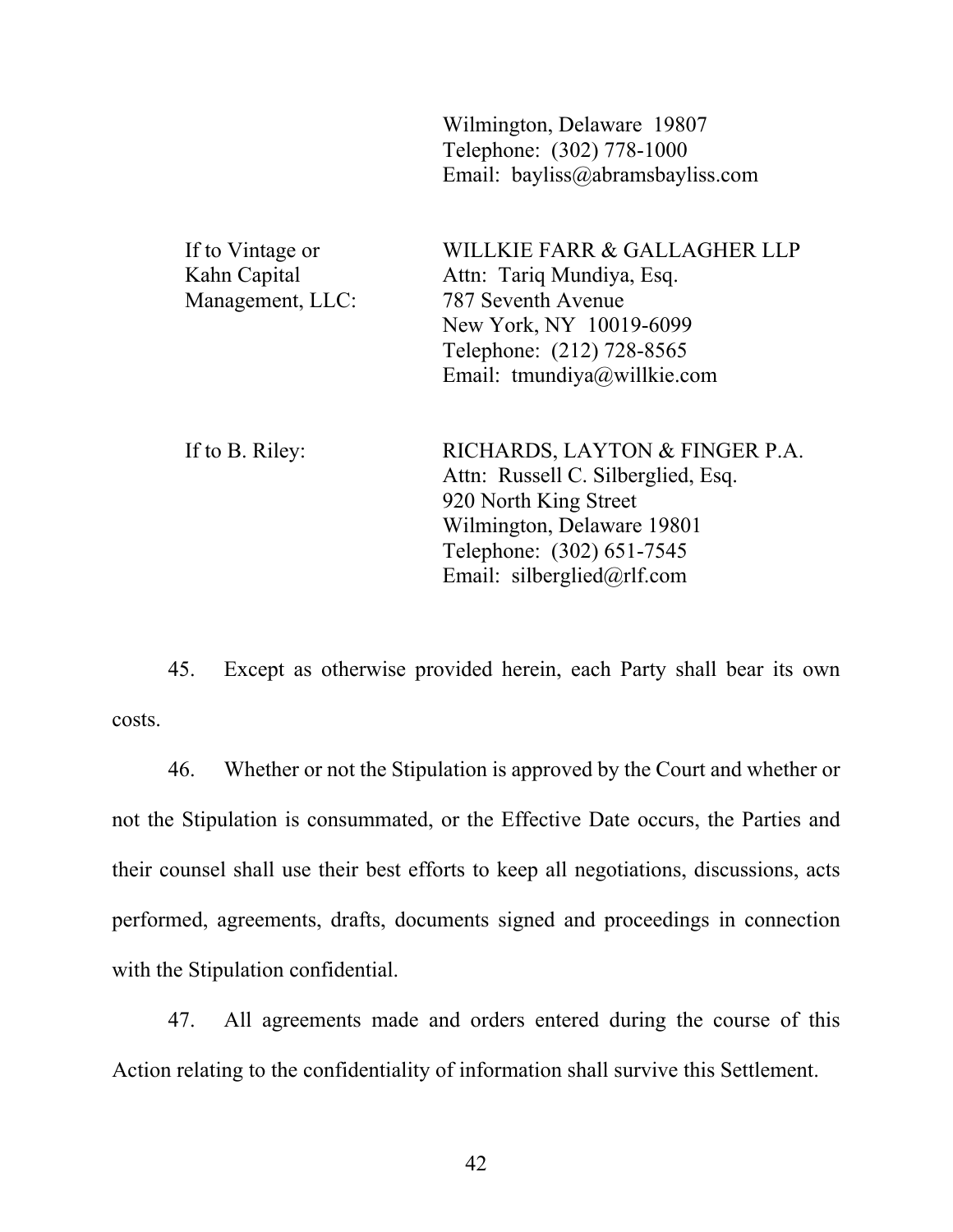48. No opinion or advice concerning the tax consequences of the Settlement to individual Class Members is being given or will be given by the Parties or their counsel; nor is any representation or warranty in this regard made by virtue of this Stipulation. Each Class Member's tax obligations, and the determination thereof, are the sole responsibility of the Class Member, and it is understood that the tax consequences may vary depending on the particular circumstances of each Class Member.

**IN WITNESS WHEREOF,** the Parties, through their undersigned counsel, hereto have caused this Stipulation to be executed, as of December 10, 2020.

OF COUNSEL:

Jeremy S. Friedman David F.E. Tejtel FRIEDMAN OSTER & TEJTEL PLLC 493 Bedford Center Road, Suite 2D Bedford Hills, New York 10507 (888) 529-1108

*/s/ Kimberly A. Evans* 

Kimberly A. Evans (#5888) GRANT & EISENHOFER P.A. 123 Justison Street Wilmington, Delaware 19801 (302) 662-7000

*Attorneys for Plaintiffs*